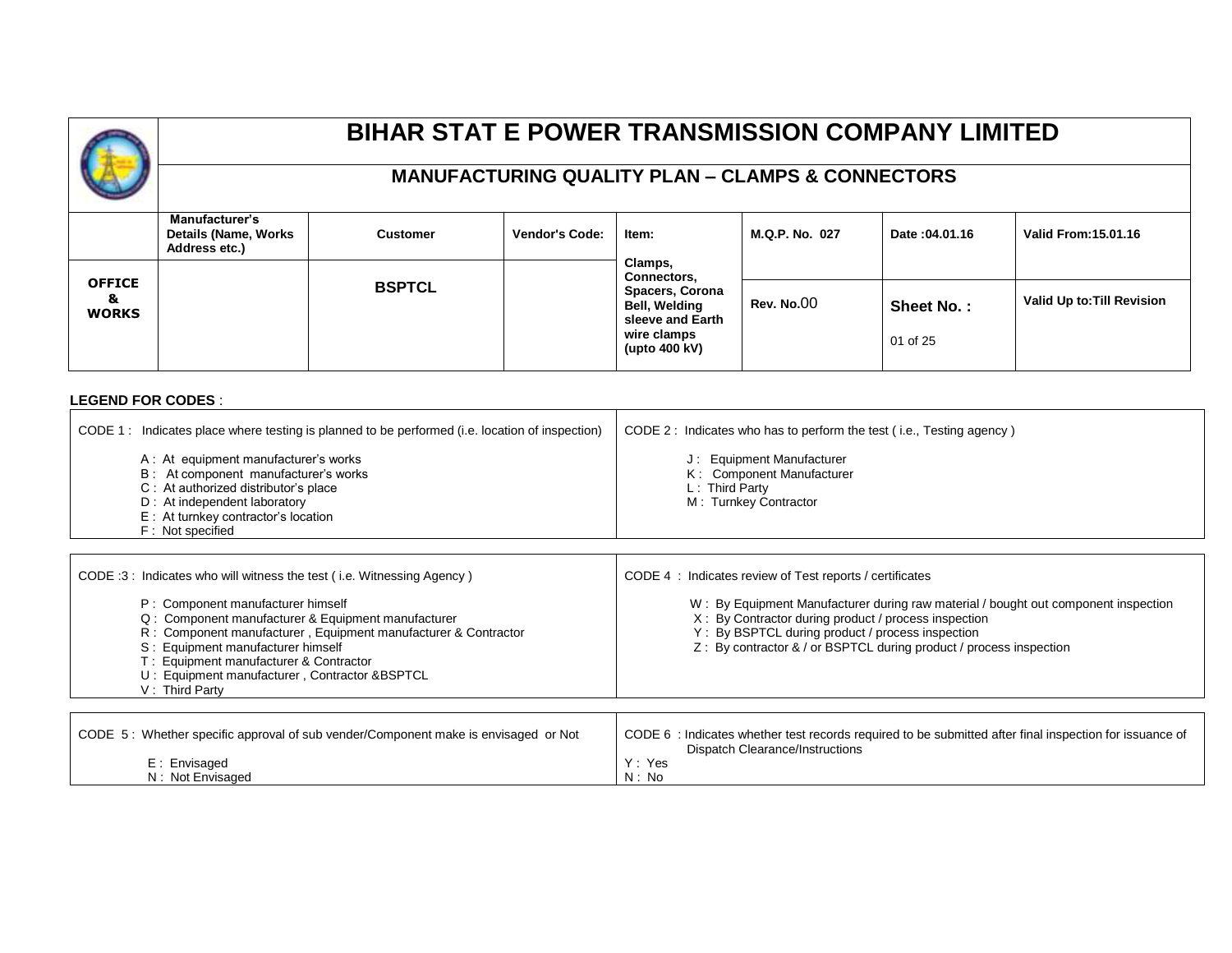|                      | <b>Manufacturers Details</b><br>(Name, Works Address<br>etc.)                                                                                                                                                         | <b>Customer</b>                                                                                                                                                                                                                                                        | Vendor's Code: | Item:<br>Clamps,<br>Connectors,<br><b>Spacers, Corona</b> | M.Q.P. No. 027    | Date: 04.01.16    | Valid From: 15.01.16                                                                                                                                                                          |  |  |  |  |  |  |  |
|----------------------|-----------------------------------------------------------------------------------------------------------------------------------------------------------------------------------------------------------------------|------------------------------------------------------------------------------------------------------------------------------------------------------------------------------------------------------------------------------------------------------------------------|----------------|-----------------------------------------------------------|-------------------|-------------------|-----------------------------------------------------------------------------------------------------------------------------------------------------------------------------------------------|--|--|--|--|--|--|--|
| <b>OFFICE</b>        |                                                                                                                                                                                                                       | <b>BSPTCL</b>                                                                                                                                                                                                                                                          |                | Bell, Welding<br>sleeve and Earth                         | <b>Rev. No.00</b> | <b>SHEET No.:</b> | Valid Up to: Till Revision                                                                                                                                                                    |  |  |  |  |  |  |  |
| &<br><b>WORKS</b>    |                                                                                                                                                                                                                       |                                                                                                                                                                                                                                                                        |                | wire clamps<br>(upto 400 kV)                              |                   | 02 of 25          |                                                                                                                                                                                               |  |  |  |  |  |  |  |
|                      | <b>GENERAL NOTES</b>                                                                                                                                                                                                  |                                                                                                                                                                                                                                                                        |                |                                                           |                   |                   |                                                                                                                                                                                               |  |  |  |  |  |  |  |
| 1.                   |                                                                                                                                                                                                                       | This MQP should be read in conjunction with BSPTCL specification                                                                                                                                                                                                       |                |                                                           |                   |                   |                                                                                                                                                                                               |  |  |  |  |  |  |  |
| 2.                   |                                                                                                                                                                                                                       | BSPTCL specification means contract specific technical specification, BSPTCL approved drawings, technical data sheet and LOA provisions.                                                                                                                               |                |                                                           |                   |                   |                                                                                                                                                                                               |  |  |  |  |  |  |  |
| 3.<br>a.<br>b.<br>C. | <b>BSPTCL</b> specification<br>This MQP<br>Manufacturer's plant standards                                                                                                                                             | Incase of any contradiction between manufacturer's plant standards, this MQP and BSPTCL specification, following precedence shall be followed:                                                                                                                         |                |                                                           |                   |                   |                                                                                                                                                                                               |  |  |  |  |  |  |  |
| 4.                   |                                                                                                                                                                                                                       | Wherever Indian / International technical standards are referred they shall include their latest amendments.                                                                                                                                                           |                |                                                           |                   |                   |                                                                                                                                                                                               |  |  |  |  |  |  |  |
| 5.                   | It is the responsibility of the manufacturer to ensure that this document is readily available at their works, as well as at the works of their sub-vendors in order to avoid any delay at the time of<br>inspection. |                                                                                                                                                                                                                                                                        |                |                                                           |                   |                   |                                                                                                                                                                                               |  |  |  |  |  |  |  |
| 6.                   |                                                                                                                                                                                                                       | same is tracable to Indian / International Standards. Calibration records should be available during inspection by BSPTCL.                                                                                                                                             |                |                                                           |                   |                   | The manufacturer shall ensure that all their Control, Metering and Testing instruments as well as of their sub vendors are calibrated (preferably through NABL accredited laboratory) and the |  |  |  |  |  |  |  |
| 7.                   |                                                                                                                                                                                                                       | All raw material / bought out items should be procured from BSPTCL approved sources only.                                                                                                                                                                              |                |                                                           |                   |                   |                                                                                                                                                                                               |  |  |  |  |  |  |  |
| 8.                   |                                                                                                                                                                                                                       | Manufacturer shall show the approval of BSPTCL Engineering for all contract specific Type Tests, as per the technical specification, at the time of Final Inspection.                                                                                                  |                |                                                           |                   |                   |                                                                                                                                                                                               |  |  |  |  |  |  |  |
| 9.                   |                                                                                                                                                                                                                       | The manufacturer shall maintain proper co-relation of test certificates from raw material stage to finished product stage and the records should be available during inspection by BSPTCL                                                                              |                |                                                           |                   |                   |                                                                                                                                                                                               |  |  |  |  |  |  |  |
| 10.                  |                                                                                                                                                                                                                       | Incase of any tests being carried out at the third party lab, such lab should be NABL accredited / Government owned or controlled / approved by BSPTCL.                                                                                                                |                |                                                           |                   |                   |                                                                                                                                                                                               |  |  |  |  |  |  |  |
| 11.                  |                                                                                                                                                                                                                       | All the packing cases should have BSPTCL LOA details, project name, item description and Dispatch Clearance/Instructions number by which material has been cleared for despatch.                                                                                       |                |                                                           |                   |                   |                                                                                                                                                                                               |  |  |  |  |  |  |  |
| 12.                  |                                                                                                                                                                                                                       | One copy of test report, Dispatch Clearance/Instructions shall also be sent along with the consignment.                                                                                                                                                                |                |                                                           |                   |                   |                                                                                                                                                                                               |  |  |  |  |  |  |  |
| 13.                  |                                                                                                                                                                                                                       | Inspection of spare items ordered by BSPTCL shall also be governed by this MQP.                                                                                                                                                                                        |                |                                                           |                   |                   |                                                                                                                                                                                               |  |  |  |  |  |  |  |
| 14.                  |                                                                                                                                                                                                                       | The manufacturer shall align their Quality System and that of their sub-vendors to the requirements of latest series of ISO 9000 Quality Standards in a time bound manner.                                                                                             |                |                                                           |                   |                   |                                                                                                                                                                                               |  |  |  |  |  |  |  |
| 15.                  |                                                                                                                                                                                                                       | BSPTCL may review the effective implementation of the process during product/process. In case any violation in process or process parameters are observed the reasons along with the<br>corrective and preventive measures shall be conveyed to BSPTCL within 2 weeks. |                |                                                           |                   |                   |                                                                                                                                                                                               |  |  |  |  |  |  |  |
| 16.<br>17.           |                                                                                                                                                                                                                       | Any addition / change in new Vendor / Design / Process shall call for review by BSPTCL and change in MQP, if necessary.<br>The list of component manufactures for which approval is envisaged in enclosed herewith.                                                    |                |                                                           |                   |                   |                                                                                                                                                                                               |  |  |  |  |  |  |  |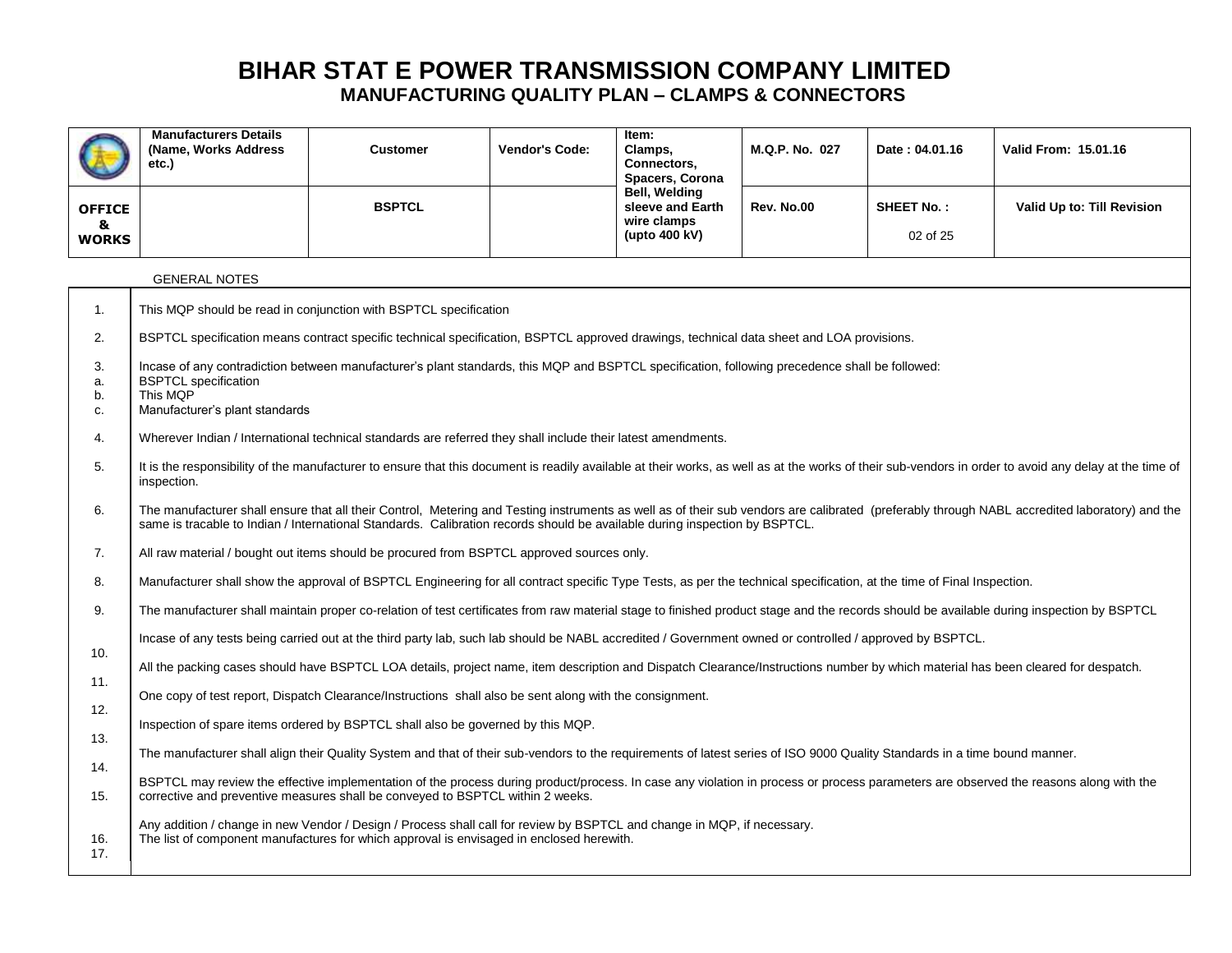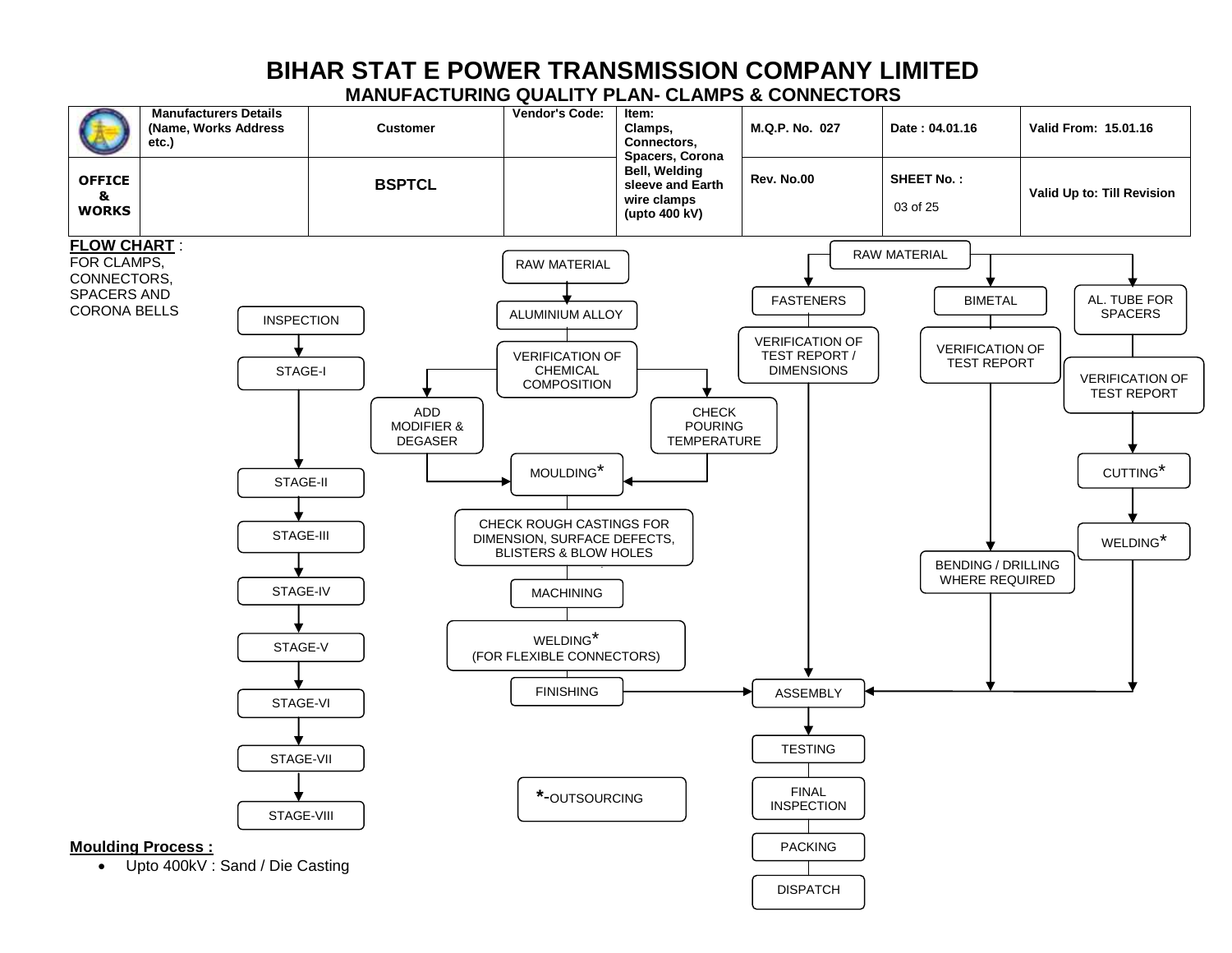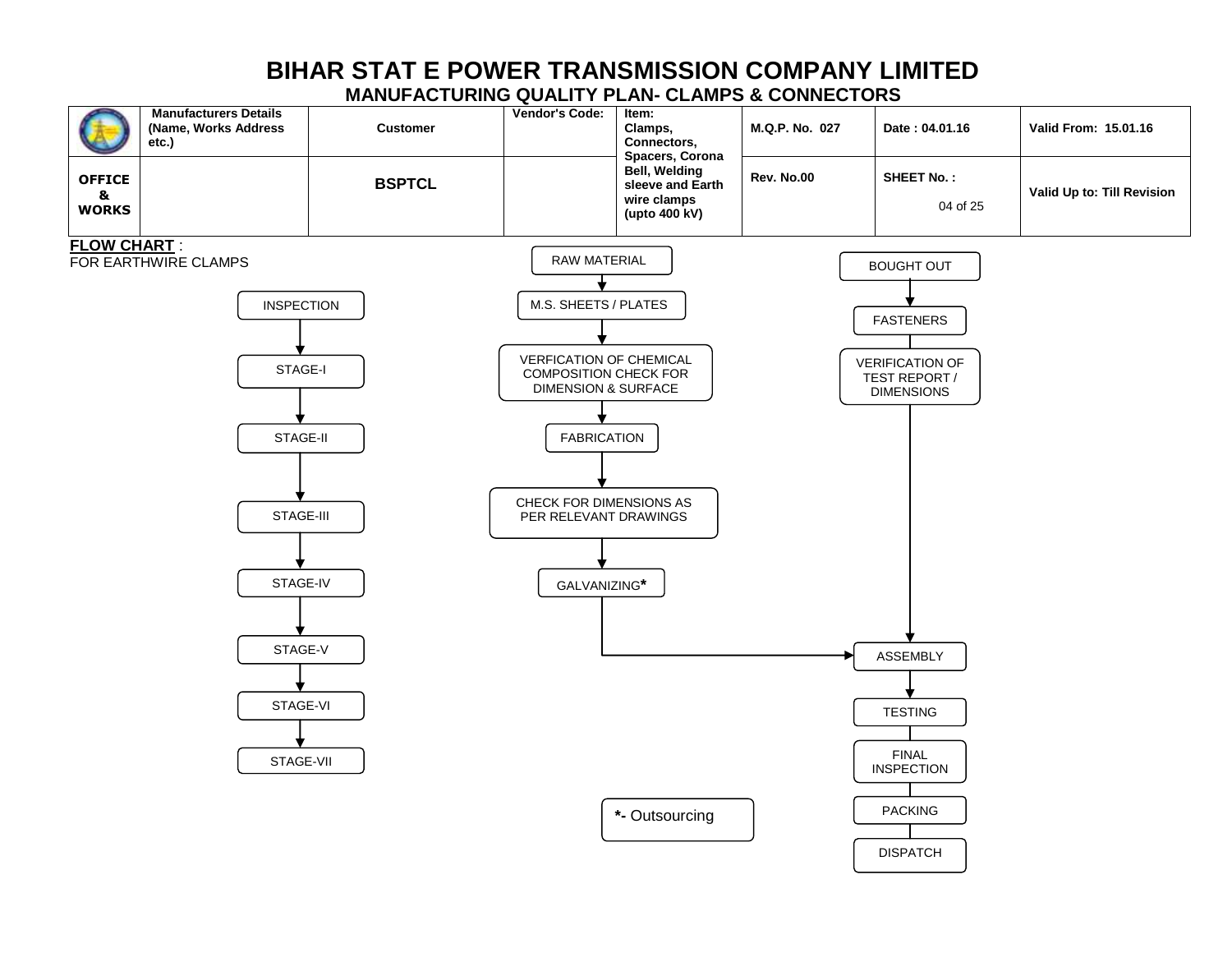|                                     | <b>Manufacturers Details</b><br>(Name. Works Address)<br>etc.)                                           |                  | <b>Customer</b>               | Vendor's Code:                  | Item:<br>Clamps,<br>Connectors,<br>Spacers, Corona                                                                                                                                                                 | M.Q.P. No. 027             |              | Date: 04.01.16 |                   |                         | Valid From: 15.01.16 |   |                                                                                                                                                                            |
|-------------------------------------|----------------------------------------------------------------------------------------------------------|------------------|-------------------------------|---------------------------------|--------------------------------------------------------------------------------------------------------------------------------------------------------------------------------------------------------------------|----------------------------|--------------|----------------|-------------------|-------------------------|----------------------|---|----------------------------------------------------------------------------------------------------------------------------------------------------------------------------|
| <b>OFFICE</b><br>8.<br><b>WORKS</b> |                                                                                                          |                  | <b>BSPTCL</b>                 |                                 | Bell, Welding<br>sleeve and Earth<br>wire clamps<br>(upto 400 kV)                                                                                                                                                  | <b>Rev. No.00</b>          |              |                | <b>SHEET No.:</b> | 05 of 25                |                      |   | Valid Up to: Till Revision                                                                                                                                                 |
|                                     | SECTION - A : RAW MATERIAL INSPECTION                                                                    |                  |                               |                                 |                                                                                                                                                                                                                    |                            |              |                |                   |                         |                      |   |                                                                                                                                                                            |
| Sr. No.                             | <b>Components / Operations</b><br>& Description of Test                                                  | Type of<br>check | Quantum of<br>Check /         | Reference<br>document for       | Acceptance<br><b>Norms</b>                                                                                                                                                                                         | <b>Format of</b><br>Record |              |                |                   | <b>Applicable Codes</b> |                      |   | <b>Remarks</b>                                                                                                                                                             |
|                                     |                                                                                                          |                  | <b>Sampling with</b><br>basis | <b>Testing</b>                  |                                                                                                                                                                                                                    |                            | $\mathbf{1}$ | $\overline{2}$ | 3                 | 4                       | 5                    | 6 |                                                                                                                                                                            |
| 1.<br>a)                            | <b>RAW MATERIAL:</b><br><b>ALUMINIUM ALLOY</b><br><b>INGOTS FOR CASTINGS</b><br>Alloy Gr.4600 to IS: 617 |                  |                               |                                 |                                                                                                                                                                                                                    |                            |              |                |                   |                         | E                    |   | Sample to be<br>selected by<br>Clamps and<br>connectors                                                                                                                    |
| i)                                  | <b>CHEMICAL ANALYSIS</b>                                                                                 | Chemical         | One sample per<br>batch       | IS: 617-1994<br>4600 (A6) Grade | IS: 617-1994<br>4600 (A6) Grade<br>Si - 10 to 13%<br>$Cu - 0.1\%$ max<br>$Mg - 0.1%$ max<br>$Fe - 0.6%$<br>$Mn - 0.5%$<br>$Ni - 0.1%$<br>Zn -0.1%<br>$Pb - 0.1%$<br>$Sn - 0.05\%$<br>$Ti - 0.2%$<br>Al - Remainder | <b>Test Report</b>         | D            | L              | $\vee$            | W/Z                     | $\sim$               | Y | manufacturer<br>and sent to third<br>party lab for<br>tests. TPL report<br>to be submitted<br>during BSPTCL<br>final product<br>inspection of<br>clamps and<br>connectors. |
| ii)                                 | <b>TENSILE STRENGTH</b>                                                                                  | Mechanical       | One sample per<br>batch       | IS: 617-1994<br>4600 (A6) Grade | IS: 617-1994<br>4600 (A6) Grade<br>16.5 kg/sq. mm min                                                                                                                                                              | <b>Test Report</b>         | D            | L              | $\vee$            | W/Z                     | $\overline{a}$       | N |                                                                                                                                                                            |
| III)                                | <b>PERCENTAGE</b><br><b>ELONGATION</b>                                                                   | Mechanical       | One sample per<br>batch       | IS: 617-1994<br>4600 (A6) Grade | IS: 617-1994<br>4600 (A6) Grade<br>5% Min.                                                                                                                                                                         | <b>Test Report</b>         | D            | $\mathsf L$    | $\vee$            | W/Z                     | $\blacksquare$       | N |                                                                                                                                                                            |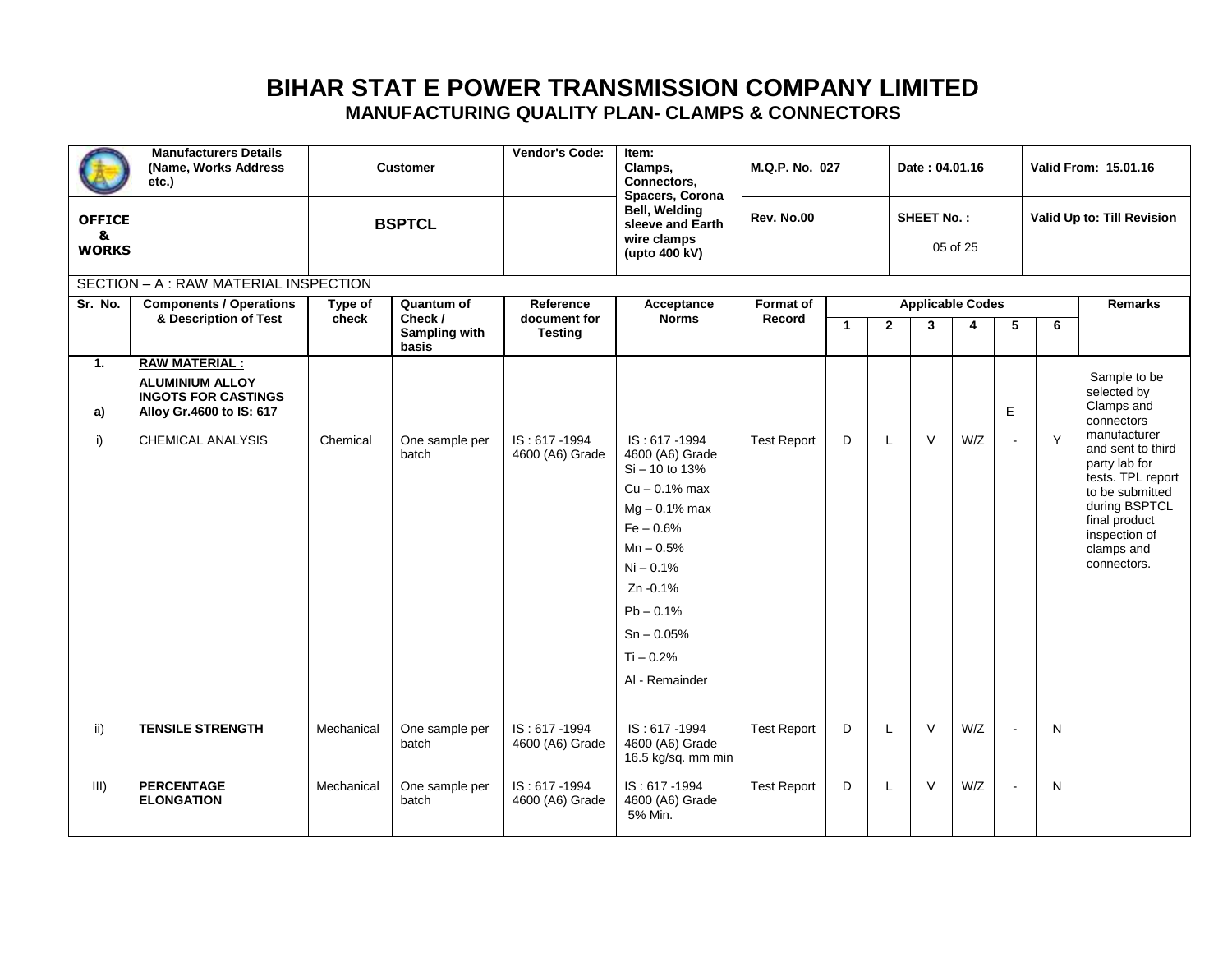| <b>OFFICE</b>     | <b>Manufacturers Details</b><br>(Name, Works Address)<br>etc.)               |          | <b>Customer</b>                          | Vendor's Code:                 | Item:<br>Clamps,<br>Connectors,<br>Spacers, Corona<br>Bell, Welding                                                                                                                        | M.Q.P. No. 027<br><b>Rev. No. 00</b> |              |                | Date: 04.01.16<br><b>SHEET No.:</b> |                         |                |              | Valid From: 15.01.16<br>Valid Up to: Till Revision                                                                                                                                                    |
|-------------------|------------------------------------------------------------------------------|----------|------------------------------------------|--------------------------------|--------------------------------------------------------------------------------------------------------------------------------------------------------------------------------------------|--------------------------------------|--------------|----------------|-------------------------------------|-------------------------|----------------|--------------|-------------------------------------------------------------------------------------------------------------------------------------------------------------------------------------------------------|
| &<br><b>WORKS</b> |                                                                              |          | <b>BSPTCL</b>                            |                                | sleeve and Earth<br>wire clamps<br>(upto 400 kV)                                                                                                                                           |                                      |              |                |                                     | 06 of 25                |                |              |                                                                                                                                                                                                       |
|                   | SECTION - A: RAW MATERIAL INSPECTION                                         |          |                                          |                                |                                                                                                                                                                                            |                                      |              |                |                                     |                         |                |              |                                                                                                                                                                                                       |
| Sr. No.           | <b>Components / Operations</b>                                               | Type of  | <b>Quantum of</b>                        | Reference                      | Acceptance                                                                                                                                                                                 | <b>Format of</b>                     |              |                |                                     | <b>Applicable Codes</b> |                |              | Remarks                                                                                                                                                                                               |
|                   | & Description of Test                                                        | check    | Check /<br><b>Sampling with</b><br>basis | document for<br><b>Testing</b> | <b>Norms</b>                                                                                                                                                                               | Record                               | $\mathbf{1}$ | $\overline{2}$ | 3                                   | 4                       | 5              | 6            |                                                                                                                                                                                                       |
| 1.                | <b>RAW MATERIAL:</b><br><b>ALUMINIUM ALLOY</b><br><b>INGOTS FOR CASTINGS</b> |          |                                          |                                |                                                                                                                                                                                            |                                      |              |                |                                     |                         |                |              |                                                                                                                                                                                                       |
| b)                | Alloy Gr.1900 to IS: 617                                                     |          |                                          |                                |                                                                                                                                                                                            |                                      |              |                |                                     |                         | E              |              | Sample to be<br>selected by                                                                                                                                                                           |
| i)                | CHEMICAL ANALYSIS                                                            | Chemical | One sample per<br>batch                  | IS: 617-1994<br>1900 Grade     | IS: 617-1994<br>1900 Grade<br>$Si - 0.5%$<br>$Cu - 0.2%$ max<br>$Mg - 0.05\%$ max<br>$Fe - 0.6%$<br>$Mn - 0.2%$<br>Ni - 0.1%<br>Zn -0.1%<br>$Pb - 0.05%$<br>$Sn - 0.05%$<br>Al. - 99 % min | <b>Test Report</b>                   | D            | L              | $\vee$                              | W/Z                     | $\blacksquare$ | $\mathsf{N}$ | Clamps and<br>connectors<br>manufacturer<br>and sent to third<br>party lab for<br>tests. TPL report<br>to be submitted<br>during BSPTCL<br>final product<br>inspection of<br>clamps and<br>connectors |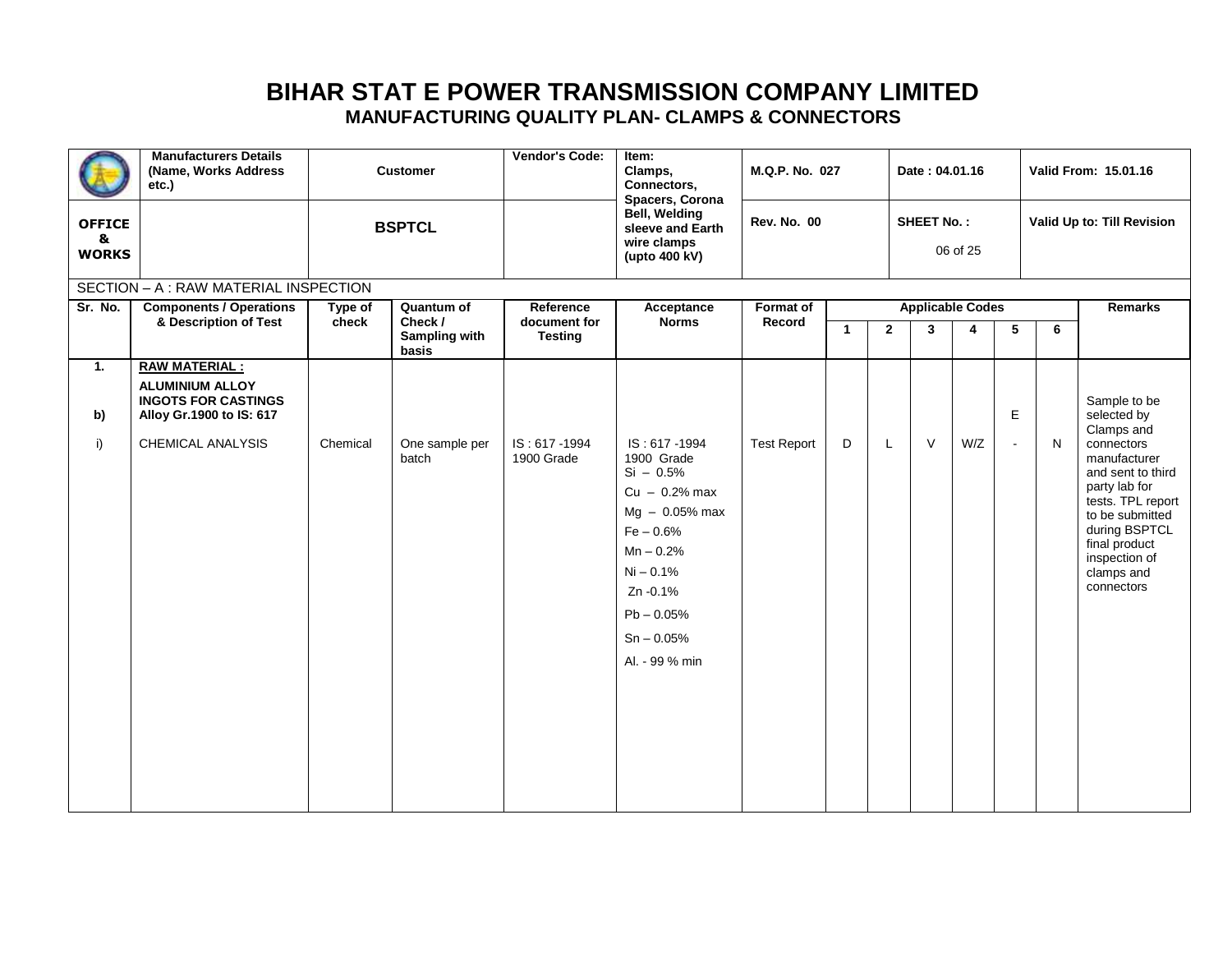|                                    | <b>Manufacturers Details</b><br>(Name, Works Address<br>etc.)                              |                  | <b>Vendor's Code:</b><br><b>Customer</b>               |                                             | $Item$ :<br>Clamps,<br>Connectors,<br>Spacers, Corona                                                     | M.Q.P. No. 027             |              |                | Date: 04.01.16               |          |               | Valid From: 15.01.16       |         |  |
|------------------------------------|--------------------------------------------------------------------------------------------|------------------|--------------------------------------------------------|---------------------------------------------|-----------------------------------------------------------------------------------------------------------|----------------------------|--------------|----------------|------------------------------|----------|---------------|----------------------------|---------|--|
| <b>OFFICE</b><br>&<br><b>WORKS</b> |                                                                                            |                  | <b>BSPTCL</b>                                          |                                             | Bell, Welding<br>sleeve and Earth<br>wire clamps<br>(upto 400 kV)                                         | <b>Rev. No. 00</b>         |              |                | <b>SHEET No.:</b>            | 07 of 25 |               | Valid Up to: Till Revision |         |  |
|                                    | SECTION - A: RAW MATERIAL INSPECTION                                                       |                  |                                                        |                                             |                                                                                                           |                            |              |                |                              |          |               |                            |         |  |
| Sr. No.                            | <b>Components / Operations</b><br>& Description of Test                                    | Type of<br>check | Quantum of<br>Check /<br><b>Sampling with</b><br>basis | Reference<br>document for<br><b>Testing</b> | Acceptance<br><b>Norms</b>                                                                                | <b>Format of</b><br>Record | $\mathbf{1}$ | $\overline{2}$ | <b>Applicable Codes</b><br>3 | 4        | 5             | 6                          | Remarks |  |
| c)                                 | <b>ALUMINIUM ALLOY</b><br><b>SHEETS FOR 765Kv</b><br><b>CORONA BELL</b><br>Alloy Gr.AA1100 |                  |                                                        |                                             |                                                                                                           |                            |              |                |                              |          |               |                            |         |  |
| i)                                 | CHEMICAL ANALYISIS                                                                         | Chemical         | One sample per<br>batch                                | ASTM stddB 209                              | Gr. AA1100<br>$Si - 0.5%$ max<br>$Cu - 0.2%$ max<br>$Fe - 0.5%$ max<br>$Mn - 0.05%$ max<br>Al. - 99 % min | <b>Test Report</b>         | В            | Κ              | P                            | W/Z      | Е<br>$\omega$ | N                          |         |  |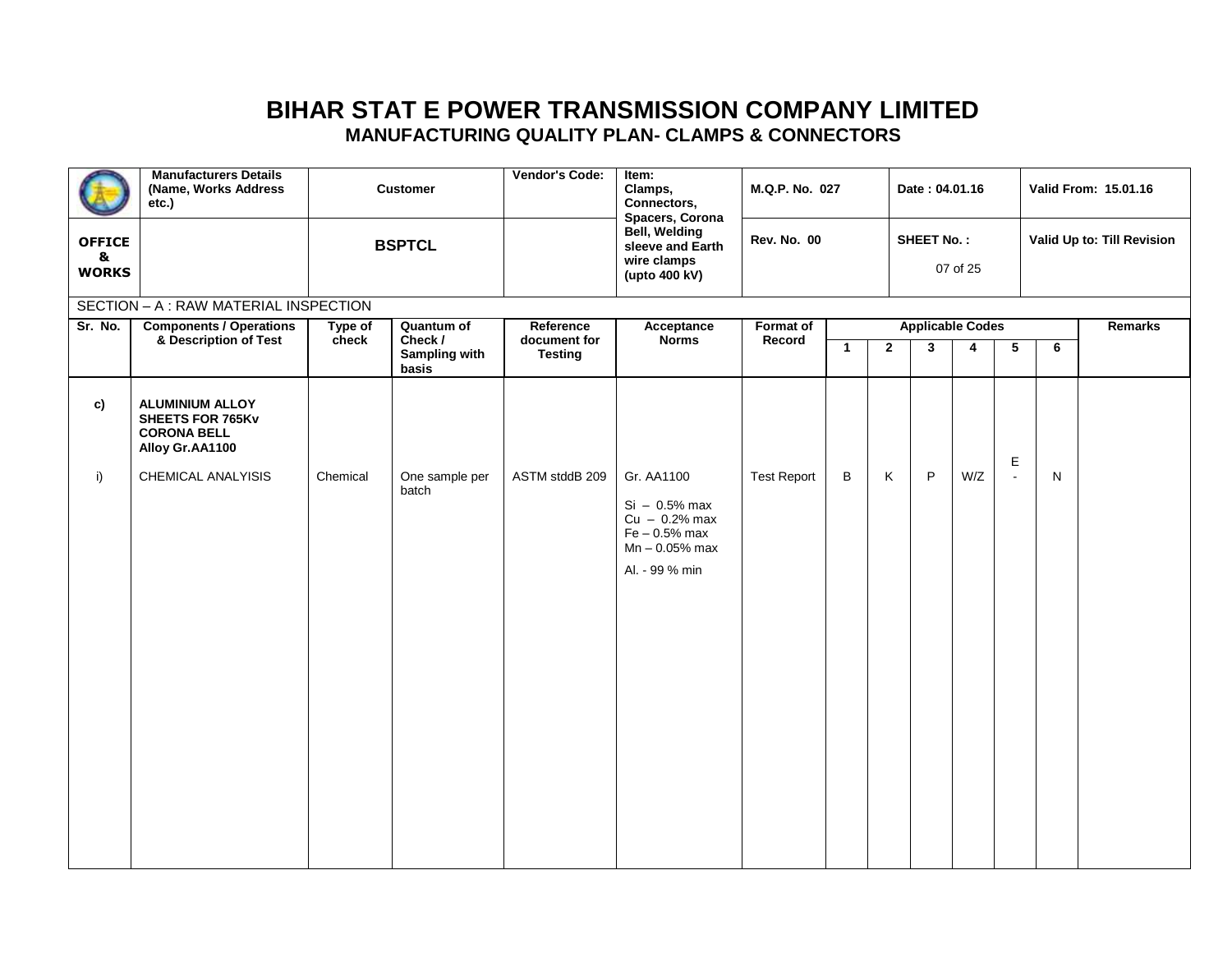|                                    | <b>Manufacturers Details</b><br>(Name, Works Address)<br>etc.) |                  | <b>Customer</b>               | Vendor's Code:                 | Item:<br>Clamps,<br>Connectors,<br>Spacers, Corona                         | M.Q.P. No. 027                    |   |              |                   | Date: 04.01.16          |        |   | Valid From: 15.01.16                          |
|------------------------------------|----------------------------------------------------------------|------------------|-------------------------------|--------------------------------|----------------------------------------------------------------------------|-----------------------------------|---|--------------|-------------------|-------------------------|--------|---|-----------------------------------------------|
| <b>OFFICE</b><br>&<br><b>WORKS</b> |                                                                |                  | <b>BSPTCL</b>                 |                                | <b>Bell, Welding</b><br>sleeve and Earth<br>wire clamps<br>(upto $400$ kV) | Rev. No.00                        |   |              | <b>SHEET No.:</b> | 08 of 25                |        |   | Valid Up to: Till Revision                    |
|                                    | SECTION - A : RAW MATERIAL INSPECTION                          |                  |                               |                                |                                                                            |                                   |   |              |                   |                         |        |   |                                               |
| Sr. No.                            | <b>Components / Operations</b><br>& Description of Test        | Type of<br>check | Quantum of<br>Check /         | Reference<br>document for      | Acceptance<br><b>Norms</b>                                                 | <b>Format of</b><br><b>Record</b> |   |              |                   | <b>Applicable Codes</b> |        |   | <b>Remarks</b>                                |
|                                    |                                                                |                  | <b>Sampling with</b><br>basis | <b>Testing</b>                 |                                                                            |                                   |   | $\mathbf{2}$ | 3                 | 4                       | 5      | 6 |                                               |
| 1.                                 | <b>RAW MATERIAL:</b>                                           |                  |                               |                                |                                                                            |                                   |   |              |                   |                         |        |   |                                               |
| c)                                 | <b>COPPER ALLOY FOR</b><br><b>CASTING</b>                      |                  |                               |                                |                                                                            |                                   |   |              |                   |                         | N      |   |                                               |
| $\vert$                            | <b>CHEMICAL ANALYSIS</b>                                       | Chemical         | One Sample<br>each            | $IS: 292 - 1983$<br>Grade LCB2 | $IS: 292 - 1983$ <sup>*</sup><br>Grade LCB2<br>$Cu - 63$ to 67%            | <b>Test Report</b>                | D | L            | $\vee$            | W/Z                     | $\sim$ | N | * Since the<br>requirements are<br>small, raw |
|                                    |                                                                |                  |                               |                                | $Fe - 0.5%$ Max                                                            |                                   |   |              |                   |                         |        |   | material will be                              |
|                                    |                                                                |                  |                               |                                | $Pb - 1$ to 3%                                                             |                                   |   |              |                   |                         |        |   | procured from                                 |
|                                    |                                                                |                  |                               |                                | $Ti - 1.5%$ max                                                            |                                   |   |              |                   |                         |        |   | local source and                              |
|                                    |                                                                |                  |                               |                                | $Al - 0.01\%$ Max                                                          |                                   |   |              |                   |                         |        |   | tested for                                    |
|                                    |                                                                |                  |                               |                                | Zn - Remainder                                                             |                                   |   |              |                   |                         |        |   | chemical                                      |
|                                    |                                                                |                  |                               |                                |                                                                            |                                   |   |              |                   |                         |        |   | composition                                   |
|                                    |                                                                |                  |                               |                                |                                                                            |                                   |   |              |                   |                         |        |   | before casting.                               |
|                                    |                                                                |                  |                               |                                |                                                                            |                                   |   |              |                   |                         |        |   |                                               |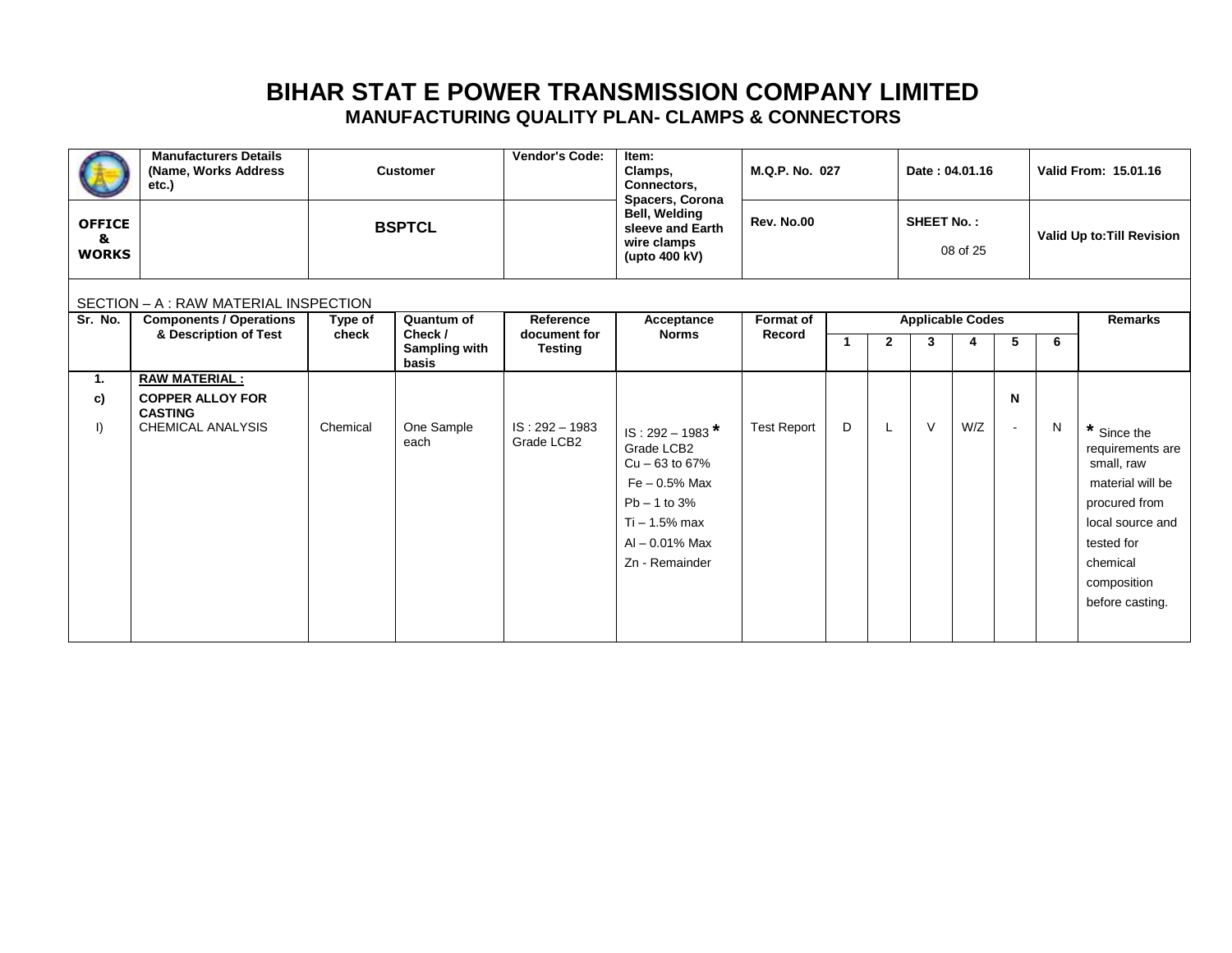|                                    | <b>Manufacturers Details</b><br>(Name, Works Address<br>etc.)            |                  | <b>Customer</b>                                 | <b>Vendor's Code:</b>                                                   | Item:<br>Clamps,<br>Connectors,<br>Spacers, Corona                                                                    | M.Q.P. No. 027             |              |                | Date: 04.01.16               |          |   |                 | Valid From: 15.01.16                                                                              |
|------------------------------------|--------------------------------------------------------------------------|------------------|-------------------------------------------------|-------------------------------------------------------------------------|-----------------------------------------------------------------------------------------------------------------------|----------------------------|--------------|----------------|------------------------------|----------|---|-----------------|---------------------------------------------------------------------------------------------------|
| <b>OFFICE</b><br>&<br><b>WORKS</b> |                                                                          |                  | <b>BSPTCL</b>                                   |                                                                         | Bell, Welding<br>sleeve and Earth<br>wire clamps<br>(upto 400 kV)                                                     | <b>Rev. No. 00</b>         |              |                | <b>SHEET No.:</b>            | 09 of 25 |   | <b>Revision</b> | Valid Up to: Till                                                                                 |
|                                    | SECTION - A : RAW MATERIAL INSPECTION                                    |                  |                                                 |                                                                         |                                                                                                                       |                            |              |                |                              |          |   |                 |                                                                                                   |
| Sr. No.                            | <b>Components / Operations</b><br>& Description of Test                  | Type of<br>check | Quantum of<br>Check /<br>Sampling with<br>basis | Reference<br>document for<br><b>Testing</b>                             | Acceptance<br><b>Norms</b>                                                                                            | <b>Format of</b><br>Record | $\mathbf{1}$ | $\overline{2}$ | <b>Applicable Codes</b><br>3 | 4        | 5 | 6               | <b>Remarks</b>                                                                                    |
| 1.                                 | <b>RAW MATERIAL:</b>                                                     |                  |                                                 |                                                                         |                                                                                                                       |                            |              |                |                              |          |   |                 |                                                                                                   |
| d)                                 | COLD / HOT ROLLED CAR BON STEEL SHEETS & STRIPS FOR EARTH WIRE CLAMPS ** |                  |                                                 |                                                                         |                                                                                                                       |                            |              |                |                              |          | N |                 |                                                                                                   |
| i)                                 | <b>CHEMICAL ANALYSIS</b>                                                 | Chemical         | One Sample per<br>Lot                           | $IS: 513 - 1994$<br>Gr. D for C.R<br>$IS: 1079 - 1994$<br>Gr. D for H.R | IS: 513 - 1994 Gr.<br>D for C.R<br>IS: 1079 - 1994<br>Gr. D for H.R<br>C - 0.12% max.<br>Mn - 0.5% max.               | Test report                | D            | L              | $\vee$                       | W/Z      |   | N               | **Cold rolled<br>sheet which is<br>better than HR<br>sheet is added<br>to enable the<br>vender to |
|                                    |                                                                          |                  |                                                 |                                                                         | S - 0.04% max                                                                                                         |                            |              |                |                              |          |   |                 | procure raw<br>material based                                                                     |
|                                    |                                                                          |                  |                                                 |                                                                         | P - 0.04% max                                                                                                         |                            |              |                |                              |          |   |                 | on availability in<br>the market when<br>required.                                                |
| ii)                                | <b>BEND TEST</b>                                                         | Mechanical       | One Sample per<br>Lot                           | $IS: 513 - 1994$<br>Gr. D for C.R<br>$IS: 1079 - 1994$<br>Gr. D for H.R | IS: 513 - 1994 Gr.<br>D for C.R<br>$IS: 1079 - 1994$<br>Gr. D for H.R                                                 | Test report                | D            | L              | $\vee$                       | W/Z      |   | N               |                                                                                                   |
| e)                                 | STRUCURAL STEEL FOR EARTH WIRE TENSION CLAMP                             |                  |                                                 |                                                                         |                                                                                                                       |                            |              |                |                              |          | E |                 |                                                                                                   |
| $\vert$ )                          | <b>CHEMICAL ANALYSIS</b>                                                 | Chemical         | One Sample per<br>Lot                           | IS: 2062, Gr. A                                                         | As per BSPTCL<br>norm<br>$C - 0.23%$ Max<br>Mn -1.5% Max.<br>$S - 0.05%$ max.<br>$P - 0.05%$ max.<br>$Si - 0.4 %$ max | <b>Test Report</b>         | D            | L              | $\vee$                       | W/Z      |   | N               |                                                                                                   |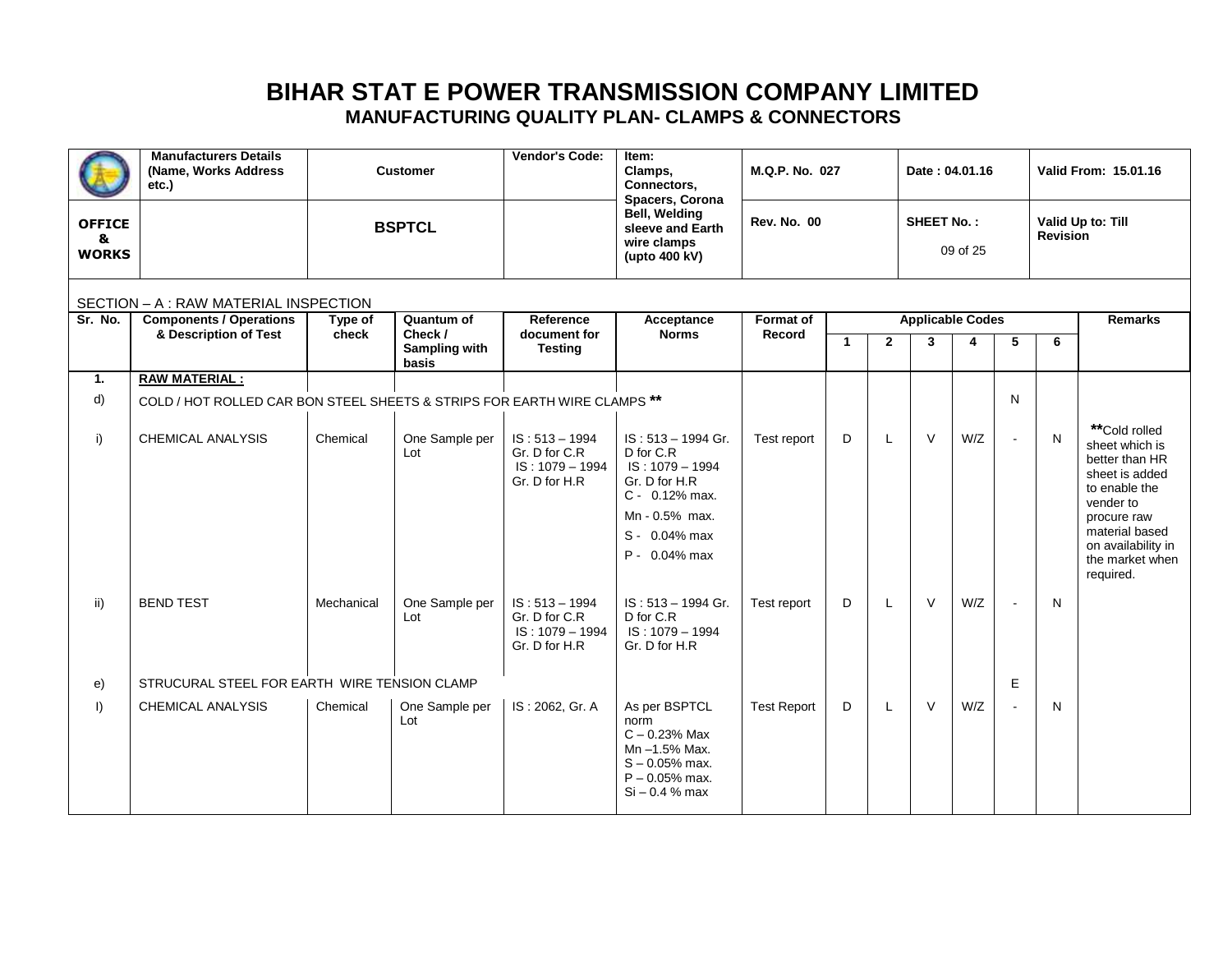|                                    | <b>Manufacturers Details</b><br>(Name, Works Address<br>etc.) |                  | <b>Customer</b>                                 | Vendor's Code:                                                                                                                       | Item:<br>Clamps,<br>Connectors,<br>Spacers, Corona                                                                                                                                  | M.Q.P. No. 027             |              |                | Date: 04.01.16               |          |        |   | Valid From: 15.01.16                                                                         |
|------------------------------------|---------------------------------------------------------------|------------------|-------------------------------------------------|--------------------------------------------------------------------------------------------------------------------------------------|-------------------------------------------------------------------------------------------------------------------------------------------------------------------------------------|----------------------------|--------------|----------------|------------------------------|----------|--------|---|----------------------------------------------------------------------------------------------|
| <b>OFFICE</b><br>&<br><b>WORKS</b> |                                                               |                  | <b>BSPTCL</b>                                   |                                                                                                                                      | <b>Bell, Welding</b><br>sleeve and Earth<br>wire clamps<br>(upto 400 kV)                                                                                                            | <b>Rev. No.00</b>          |              |                | <b>SHEET No.:</b>            | 10 of 25 |        |   | Valid Up to: Till Revision                                                                   |
|                                    | SECTION - A : RAW MATERIAL INSPECTION                         |                  |                                                 |                                                                                                                                      |                                                                                                                                                                                     |                            |              |                |                              |          |        |   |                                                                                              |
| Sr. No.                            | <b>Components / Operations</b><br>& Description of Test       | Type of<br>check | Quantum of<br>Check /<br>Sampling with<br>basis | Reference<br>document for<br><b>Testing</b>                                                                                          | Acceptance<br><b>Norms</b>                                                                                                                                                          | <b>Format of</b><br>Record | $\mathbf{1}$ | $\overline{2}$ | <b>Applicable Codes</b><br>3 | 4        | 5      | 6 | Remarks                                                                                      |
| $\mathbf{1}$ .                     | <b>RAW MATERIAL:</b>                                          |                  |                                                 |                                                                                                                                      |                                                                                                                                                                                     |                            |              |                |                              |          |        |   |                                                                                              |
| f)                                 | D- SHACKLE FOR EARTH WIRE TENSION CLAMP                       |                  |                                                 |                                                                                                                                      |                                                                                                                                                                                     |                            |              |                |                              |          | E      |   |                                                                                              |
| $\vert$                            | <b>Chemical Analysis</b>                                      | Chemical         | One Sample per<br>Lot                           | BSPTCLspecn./<br>IS:2004/<br>IS:1608<br>$C - 0.4 - 0.5%$ .<br>Si 0.15 - 0.35%<br>Mn - 0.6 - 0.9%<br>S - 0.04% Max.<br>P - 0.04% Max. | IS:2004 / IS: 1608<br>Permissible<br>variations over &<br>under specified<br>limits - Percent<br>max<br>$C - 0.03%$<br>$Si - 0.03%$<br>$Mn - 0.04%$<br>$S - 0.005%$<br>$P - 0.005%$ | <b>Test Report</b>         | B            | K              | P                            | W/Z      | $\sim$ | N | Through<br>Dispatch<br>Clearance/<br>Instructions.<br>Report review<br>during<br>inspection. |
| ii)                                | <b>Galvanizing Test</b>                                       | Chemical         |                                                 |                                                                                                                                      |                                                                                                                                                                                     |                            |              |                |                              |          |        |   |                                                                                              |
| a)                                 | Mass of Zinc coating                                          | Physical         | Random<br>sampling                              | IS:2629/IS:2633/<br>IS: 4759                                                                                                         | IS:2629/IS:2633/<br>IS: 4759                                                                                                                                                        | <b>Test Report</b>         | B            | Κ              | P                            | W/Z      | $\sim$ | N |                                                                                              |
| b)                                 | Uniformity of Coating                                         | Visual           | Random                                          | IS:2629/IS:2633/                                                                                                                     | IS:2629/IS:2633/                                                                                                                                                                    | <b>Test Report</b>         | B            | Κ              | P                            | W/Z      | $\sim$ | N |                                                                                              |
| c)                                 | Adhesion test                                                 | Mechanical       | sampling<br>Random<br>sampling                  | IS: 4759<br>IS:2629/IS:2633/<br>IS: 4759                                                                                             | IS: 4759<br>IS:2629/IS:2633/<br>IS: 4759                                                                                                                                            | <b>Test Report</b>         | B            | K              | P                            | W/Z      | $\sim$ | N |                                                                                              |
|                                    |                                                               |                  |                                                 |                                                                                                                                      |                                                                                                                                                                                     |                            |              |                |                              |          |        |   |                                                                                              |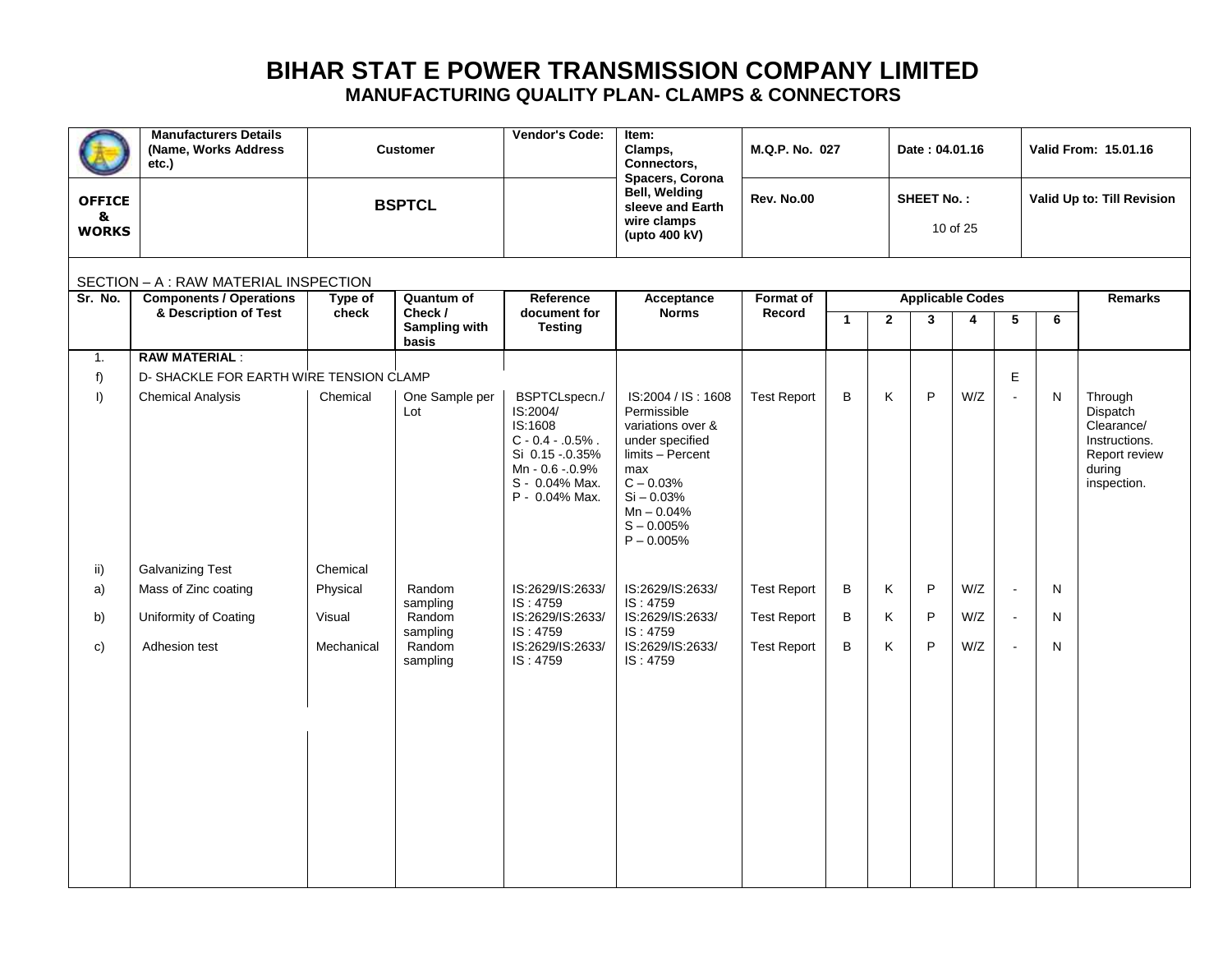|                                    | <b>Manufacturers Details</b><br>(Name, Works Address<br>etc.) |                  | <b>Customer</b>                                       | Vendor's Code:<br>Item:<br>Clamps,<br>M.Q.P. No. 027<br>Connectors,<br>Spacers, Corona                        |                                                                                                                                                                           |                     |                      | Date: 04.01.16 |                              |          | Valid From: 15.01.16 |   |                            |
|------------------------------------|---------------------------------------------------------------|------------------|-------------------------------------------------------|---------------------------------------------------------------------------------------------------------------|---------------------------------------------------------------------------------------------------------------------------------------------------------------------------|---------------------|----------------------|----------------|------------------------------|----------|----------------------|---|----------------------------|
| <b>OFFICE</b><br>&<br><b>WORKS</b> |                                                               |                  | <b>BSPTCL</b>                                         |                                                                                                               | Bell, Welding<br>sleeve and Earth<br>wire clamps<br>(upto 400 kV)                                                                                                         | <b>Rev. No. 00</b>  |                      |                | <b>SHEET No.:</b>            | 11 of 25 |                      |   | Valid Up to: Till Revision |
|                                    | SECTION - A : RAW MATERIAL INSPECTION                         |                  |                                                       |                                                                                                               |                                                                                                                                                                           |                     |                      |                |                              |          |                      |   |                            |
| Sr. No.                            | <b>Components / Operations</b><br>& Description of Test       | Type of<br>check | Quantum of<br>Check /                                 | Reference<br>document for                                                                                     | Acceptance<br><b>Norms</b>                                                                                                                                                | Format of<br>Record | $\blacktriangleleft$ | $\overline{2}$ | <b>Applicable Codes</b><br>3 | 4        | 5                    | 6 | <b>Remarks</b>             |
|                                    |                                                               |                  | <b>Sampling with</b><br>basis                         | <b>Testing</b>                                                                                                |                                                                                                                                                                           |                     |                      |                |                              |          |                      |   |                            |
| g)                                 | STEEL WIRE FOR SPRING (SPACER)                                |                  |                                                       |                                                                                                               |                                                                                                                                                                           |                     |                      |                |                              |          | N                    |   |                            |
| $\vert$                            | Chemical analysis                                             | Chemical         | One Sample per<br>Lot                                 | IS: 4454<br>$C - 0.75 - 1.0%$<br>$Si - 0.15 - 0.35%$<br>$Mn - 0.8$ max<br>$S - 0.03%$ max<br>$P - 0.03 %$ max | IS: 4454<br>Permissible<br>variations over &<br>under specified<br>limits - Percent<br>max<br>$C - 0.02%$<br>$Si - 0.03%$<br>$Mn - 0.05%$<br>$S - 0.005%$<br>$P - 0.005%$ | Test report         | B                    | K              | P                            | W/Z      |                      | N |                            |
| ii)                                | Chemical analysis                                             | Chemical         | One Sample<br>once in 6<br>Months in 3rd<br>Party Lab | IS: 4454<br>$C - 0.35 - 1.0%$<br>$Si - 0.03%$<br>$Mn - 0.3$ to 1.2%<br>$S - 0.3%$ max<br>$P - 0.3 %$ max      | IS: 4454<br>Permissible<br>variations over &<br>under specified<br>limits - Percent<br>max<br>$C - 0.02%$<br>$Si - 0.03%$<br>$Mn - 0.05%$<br>$S - 0.005%$<br>$P - 0.005%$ | Test report         | D                    | L              | $\vee$                       | W/Z      | $\sim$               | N |                            |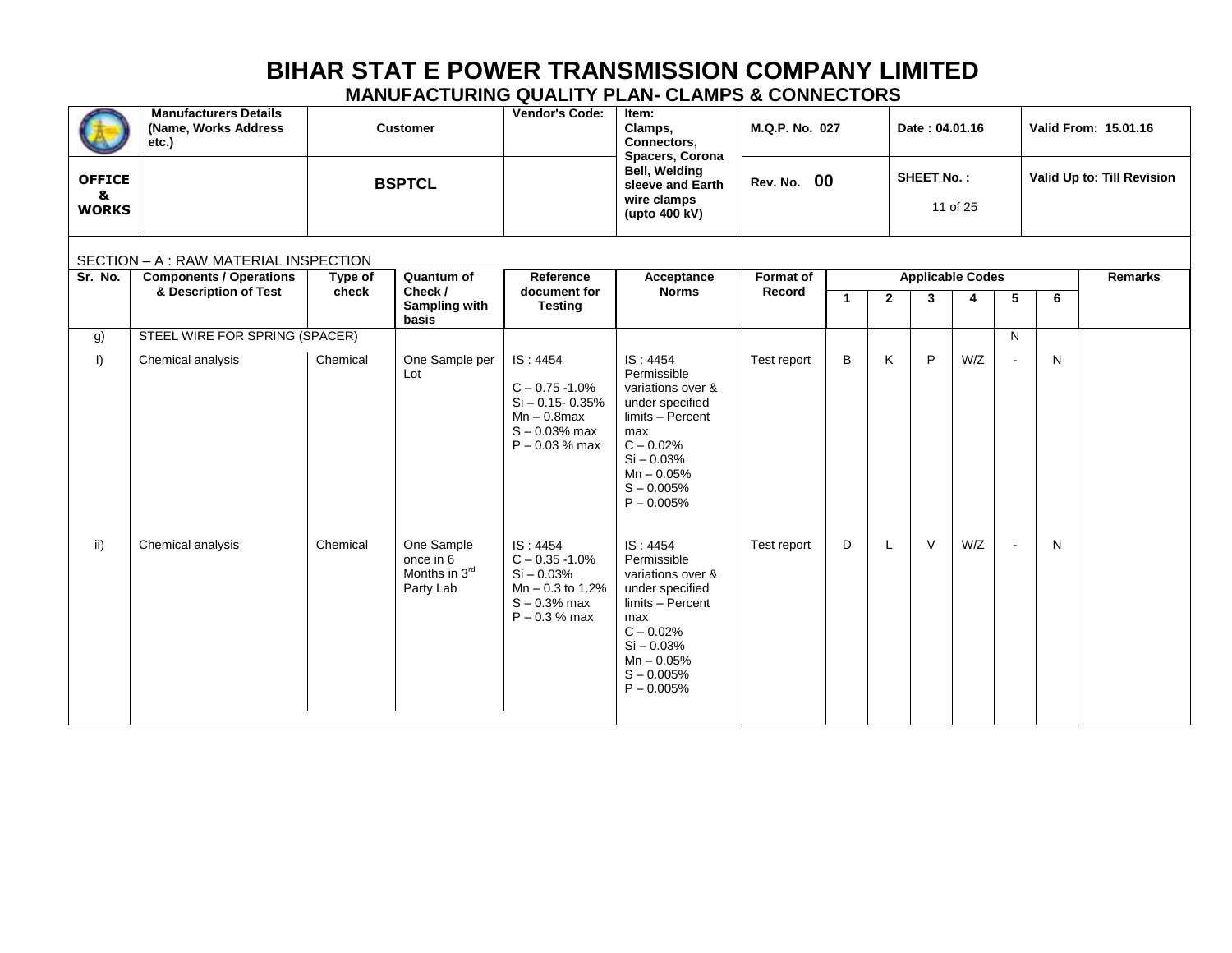|                                    | <b>Manufacturers Details</b><br>(Name, Works Address<br>etc.) |                          | <b>Vendor's Code:</b><br><b>Customer</b>        |                                                                                                               | Item:<br>Clamps,<br>Connectors,<br>Spacers, Corona                                                                                                                        | M.Q.P. No. 027             |         |              | Date: 04.01.16    |                              |        |   | Valid From: 15.01.16       |
|------------------------------------|---------------------------------------------------------------|--------------------------|-------------------------------------------------|---------------------------------------------------------------------------------------------------------------|---------------------------------------------------------------------------------------------------------------------------------------------------------------------------|----------------------------|---------|--------------|-------------------|------------------------------|--------|---|----------------------------|
| <b>OFFICE</b><br>&<br><b>WORKS</b> |                                                               |                          | <b>BSPTCL</b>                                   |                                                                                                               | <b>Bell, Welding</b><br>sleeve and Earth<br>wire clamps<br>(upto 400 kV)                                                                                                  | <b>Rev. No. 00</b>         |         |              | <b>SHEET No.:</b> | 12 of 25                     |        |   | Valid Up to: Till Revision |
|                                    | SECTION - A : RAW MATERIAL INSPECTION                         |                          |                                                 |                                                                                                               |                                                                                                                                                                           |                            |         |              |                   |                              |        |   |                            |
| Sr. No.                            | <b>Components / Operations</b><br>& Description of Test       | Type of<br>check         | Quantum of<br>Check /<br>Sampling with<br>basis | Reference<br>document for<br><b>Testing</b>                                                                   | Acceptance<br><b>Norms</b>                                                                                                                                                | <b>Format of</b><br>Record | 1       | $\mathbf{2}$ | 3                 | <b>Applicable Codes</b><br>4 | 5      | 6 | Remarks                    |
| $\mathbf{1}$ .                     | <b>RAW MATERIAL:</b>                                          |                          |                                                 |                                                                                                               |                                                                                                                                                                           |                            |         |              |                   |                              |        |   |                            |
| h)                                 | STEEL FOR ANTICHATERING SPRING :                              |                          |                                                 |                                                                                                               |                                                                                                                                                                           |                            |         |              |                   |                              | N      |   |                            |
|                                    | <b>CHEMICAL ANALYSIS</b>                                      | Chemical                 | One Sample per<br>Lot                           | IS: 4454<br>$C - 0.75 - 1.0%$<br>$Si - 0.15 - 0.35%$<br>$Mn - 0.8$ max<br>$S - 0.03%$ max<br>$P - 0.03 %$ max | IS: 4454<br>Permissible<br>variations over &<br>under specified<br>limits - Percent<br>max<br>$C - 0.02%$<br>$Si - 0.03%$<br>$Mn - 0.05%$<br>$S - 0.005%$<br>$P - 0.005%$ | Test report                | D       | L            | V                 | W/Z                          | $\sim$ | N |                            |
| J)                                 | WASHER FOR SPACER                                             |                          |                                                 | IS: 1998/IS:2036                                                                                              | IS: 2036-1974                                                                                                                                                             | <b>Test Report</b>         | $\sf B$ | Κ            | P                 | W/Z                          | N      | N |                            |
| $\vert$                            | (HYLAM)<br>Tensile strength (min.)                            | Mechanical               | One Sample per<br>Lot                           | 600 kg/sq. cm                                                                                                 |                                                                                                                                                                           |                            |         |              |                   |                              |        |   |                            |
| ii)                                | Impact strength (min.)                                        | Mechanical               |                                                 | $9.0$ kgf /cm                                                                                                 |                                                                                                                                                                           |                            |         |              |                   |                              |        |   |                            |
| iii)                               | Insulation resistance (min.)                                  | Electrical               |                                                 | 1.0 Meg Ohm                                                                                                   |                                                                                                                                                                           |                            |         |              |                   |                              |        |   |                            |
| iv)                                | Water absorption (max.)                                       | Physical                 |                                                 | 76 mg                                                                                                         |                                                                                                                                                                           |                            |         |              |                   |                              |        |   |                            |
| k)                                 | Cu / AI. BIMETAL SHEET                                        |                          | One sample per<br>lot                           |                                                                                                               | No crack / fracture<br>No separation                                                                                                                                      | <b>Test Report</b>         | B       | Κ            | P                 | W/Z                          | N      | N |                            |
| $\vert$ )<br>ii)                   | Bend test<br>Reverse bend test                                | Mechanical<br>Mechanical |                                                 |                                                                                                               | Min. 99.5% purity                                                                                                                                                         |                            |         |              |                   |                              |        |   |                            |
| iii)                               | Chemical Analysis (before<br>forming)                         | Chemical                 | One Sample<br>once in $3$<br>Months in 3rd      |                                                                                                               | for Cu and Min<br>99.0% for AI.<br>Min. 99.5% purity                                                                                                                      | <b>Test Report</b>         |         |              |                   |                              | $\sim$ |   |                            |
| iv)                                | <b>Chemical Analysis</b>                                      | Chemical                 | Party Lab                                       |                                                                                                               | for Cu and Min<br>99.0% for Al.                                                                                                                                           | <b>Test Report</b>         | D       | L            | $\vee$            | W/Z                          |        | N |                            |
|                                    |                                                               |                          |                                                 |                                                                                                               |                                                                                                                                                                           |                            |         |              |                   |                              |        |   |                            |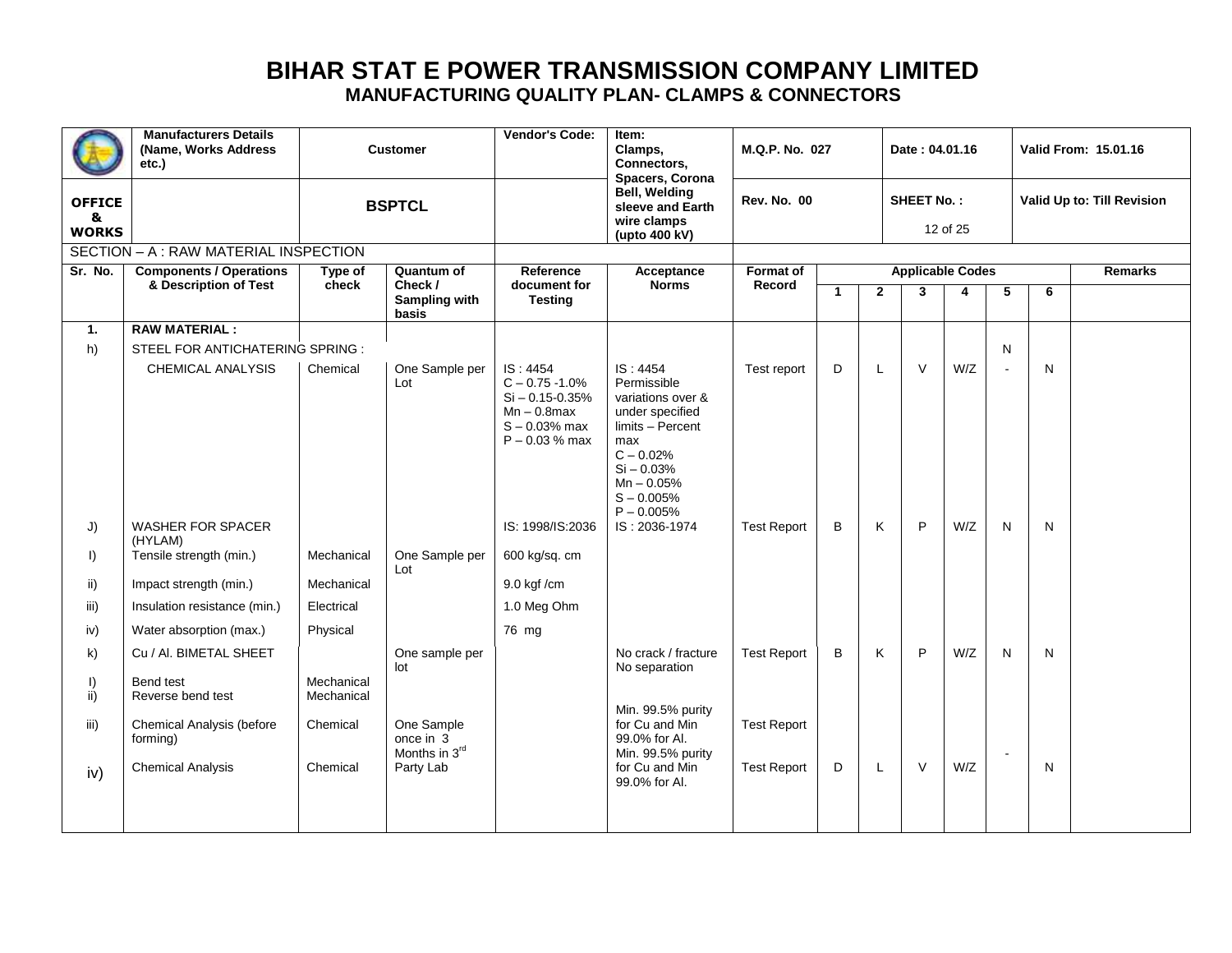|                                    | <b>Manufacturers Details</b><br>(Name, Works Address<br>etc.)       | <b>Customer</b>  |                                                 | Vendor's Code:<br>Item:<br>Clamps,<br>Connectors,<br>Spacers, Corona |                                                                                                                                             | M.Q.P. No. 027             |              |                | Date: 04.01.16               |          |              |                | Valid From: 15.01.16       |
|------------------------------------|---------------------------------------------------------------------|------------------|-------------------------------------------------|----------------------------------------------------------------------|---------------------------------------------------------------------------------------------------------------------------------------------|----------------------------|--------------|----------------|------------------------------|----------|--------------|----------------|----------------------------|
| <b>OFFICE</b><br>&<br><b>WORKS</b> |                                                                     |                  | <b>BSPTCL</b>                                   |                                                                      | <b>Bell, Welding</b><br>sleeve and Earth<br>wire clamps<br>(upto 400 kV)                                                                    | Rev. No. 00                |              |                | <b>SHEET No.:</b>            | 13 of 25 |              |                | Valid Up to: Till Revision |
|                                    | SECTION - A : RAW MATERIAL INSPECTION                               |                  |                                                 |                                                                      |                                                                                                                                             |                            |              |                |                              |          |              |                |                            |
| Sr. No.                            | <b>Components / Operations</b><br>& Description of Test             | Type of<br>check | Quantum of<br>Check /<br>Sampling with<br>basis | Reference<br>document for<br><b>Testing</b>                          | Acceptance<br><b>Norms</b>                                                                                                                  | <b>Format of</b><br>Record | $\mathbf{1}$ | $\overline{2}$ | <b>Applicable Codes</b><br>3 | 4        | 5            | 6              | <b>Remarks</b>             |
| 1.<br>$\vert$                      | RAW MATERIAL:<br>ALUMINIUM ALLOY TUBE FOR SPACER & WELDING SLEEVE : |                  |                                                 |                                                                      |                                                                                                                                             |                            |              |                |                              |          | E            |                |                            |
| $\vert$                            | Chemical analysis                                                   | <b>Chemical</b>  | One Sample per<br>Lot                           | IS:5082<br>63401 Wp Gr.                                              | IS:5082<br>63401 WP Gr.<br>$Cu - 0.05%$<br>$Mg - 0.4$ to 0.9%<br>$Si - 0.3$ to 0.7%<br>$Fe - 0.5%$ max<br>$Mn - 0.03%$ max<br>Al - emainder | Test report                | B            | K              | P                            | W/Z      | $\mathbf{u}$ | N              |                            |
| ii)                                | Tensile strength                                                    | Mechanical       | One Sample per<br>Lot                           | IS: 5082<br>63401 Wp Gr.                                             | IS: 5082<br>200 Mpa min.                                                                                                                    | <b>Test Report</b>         | В            | Κ              | P                            | W/Z      | $\sim$       | N <sub>1</sub> |                            |
| iii)                               | Percentage elongation                                               | Mechanical       | One Sample per<br>Lot                           | IS: 5082<br>63401 Wp Gr.                                             | IS: 5082<br>10 % min.                                                                                                                       | Test report                | В            | Κ              | P                            | W/Z      | $\sim$       | N              |                            |
| iv)                                | 0.2% Proof stress                                                   | Mechanical       | One Sample per<br>Lot                           | IS: 5082<br>63401 Wp Gr.                                             | IS: 5082<br>170 Mpa min.                                                                                                                    | Test report                | B            | Κ              | P                            | W/Z      | $\sim$       | N              |                            |
| V)                                 | Conductivity at<br>$20$ deg $C$                                     | Electrical       | One Sample per<br>Lot                           | IS: 5082<br>63401 Wp Gr.                                             | IS: 5082<br>55% IACS min                                                                                                                    | <b>Test Report</b>         | B            | K              | P                            | W/Z      |              | N              |                            |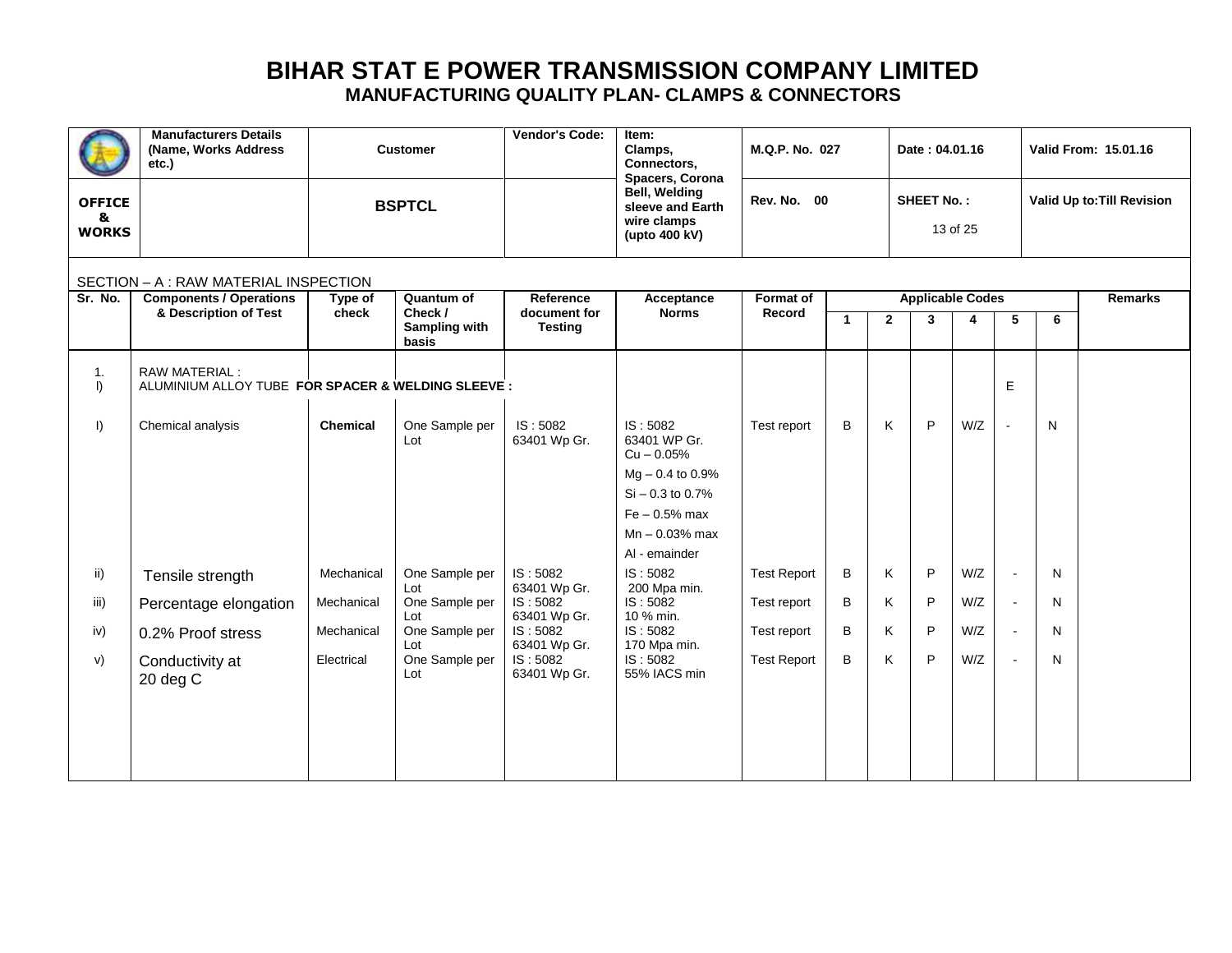|                                    | <b>Manufacturers Details</b><br>(Name, Works Address<br>etc.)                                                                                                                                                                                          |                  | <b>Customer</b>                                             | <b>Vendor's Code:</b>                    | Item:<br>Clamps,<br>Connectors,<br>Spacers, Corona                                | M.Q.P. No. 027             |              |                | Date: 04.01.16                          |   |                          |   | Valid From: 15.01.16       |
|------------------------------------|--------------------------------------------------------------------------------------------------------------------------------------------------------------------------------------------------------------------------------------------------------|------------------|-------------------------------------------------------------|------------------------------------------|-----------------------------------------------------------------------------------|----------------------------|--------------|----------------|-----------------------------------------|---|--------------------------|---|----------------------------|
| <b>OFFICE</b><br>&<br><b>WORKS</b> |                                                                                                                                                                                                                                                        | <b>BSPTCL</b>    |                                                             |                                          | <b>Bell, Welding</b><br>sleeve and Earth<br>wire clamps<br>(upto 400 kV)          | Rev. No.00                 |              |                | <b>SHEET No.:</b><br>14 of 25           |   |                          |   | Valid Up to: Till Revision |
|                                    | SECTION - B: INPROCESS INSPECTION                                                                                                                                                                                                                      |                  |                                                             |                                          |                                                                                   |                            |              |                |                                         |   |                          |   |                            |
| Sr. No.                            | <b>Components / Operations</b><br>& Description of Test                                                                                                                                                                                                | Type of<br>check | Quantum<br>of Check /<br><b>Sampling</b><br>with basis      | Reference document for<br><b>Testing</b> | Acceptance<br><b>Norms</b>                                                        | <b>Format of</b><br>Record | $\mathbf{1}$ | $\overline{2}$ | <b>Applicable Codes</b><br>$\mathbf{3}$ | 4 | 5                        | 6 | Remarks                    |
| Ш.<br>(a)                          | <b>IN PROCESS</b><br><b>VISUAL CHECK</b><br>For Casting:<br>Free from cavities,<br>Blow holes, Other<br>Surface defects<br>For Tube:<br>Clean smooth and<br>free from<br>harmful defects.<br>For Earth Wire<br>Clamps:<br>Free from harmful<br>defects | Visual           | 100%                                                        | $LS: 5561-1970$                          | $LS: 5561 -$<br>1970                                                              | Internal<br>Record         | A/B          | J              | S                                       | W | $\overline{a}$           | N |                            |
| 1 <sub>b</sub>                     | Molding Process Verification<br>Check Temperature and<br>addition of Modifier<br>/Degasser                                                                                                                                                             | Visual           | Once per<br>Melting                                         | <b>Plant Standard</b>                    | 720 deg C ±<br>10deg                                                              | Internal<br>Record         | B            | Κ              | $\mathbf S$                             | W |                          | N |                            |
| $ c\rangle$                        | <b>Reduced Pressure Test</b>                                                                                                                                                                                                                           | Physical         | Once per<br>Melting                                         | <b>Plant Standard</b>                    | Reduction in<br>density after<br>test $< 10\%$                                    | Internal<br>Record         | B            | Κ              | $\mathsf S$                             | W | $\blacksquare$           | N |                            |
| $\mathsf{Id}$                      | <b>Ultrasonic Flaw Detection</b><br>(For Aluminium Castings)                                                                                                                                                                                           | Mechanical       | Random<br>Samples-<br>3nos every<br>3 months                | Manufacturer's spec                      | Free from<br>acceptable level<br>of discontinuity<br>on account of<br>blow holes. | Internal<br>Record         | D            | L              | $\vee$                                  | W | $\overline{\phantom{a}}$ | N |                            |
| ii)                                | DIMENSIONAL CHECK                                                                                                                                                                                                                                      | Physical         | 100% gauge for<br>PCD and 5%<br>for all other<br>dimensions | <b>BSPTCL Approved Drg.</b>              | Approved<br>Drawing                                                               | Internal<br>Record         | A            | J              | $\mathbf S$                             | W | $\overline{\phantom{a}}$ | N |                            |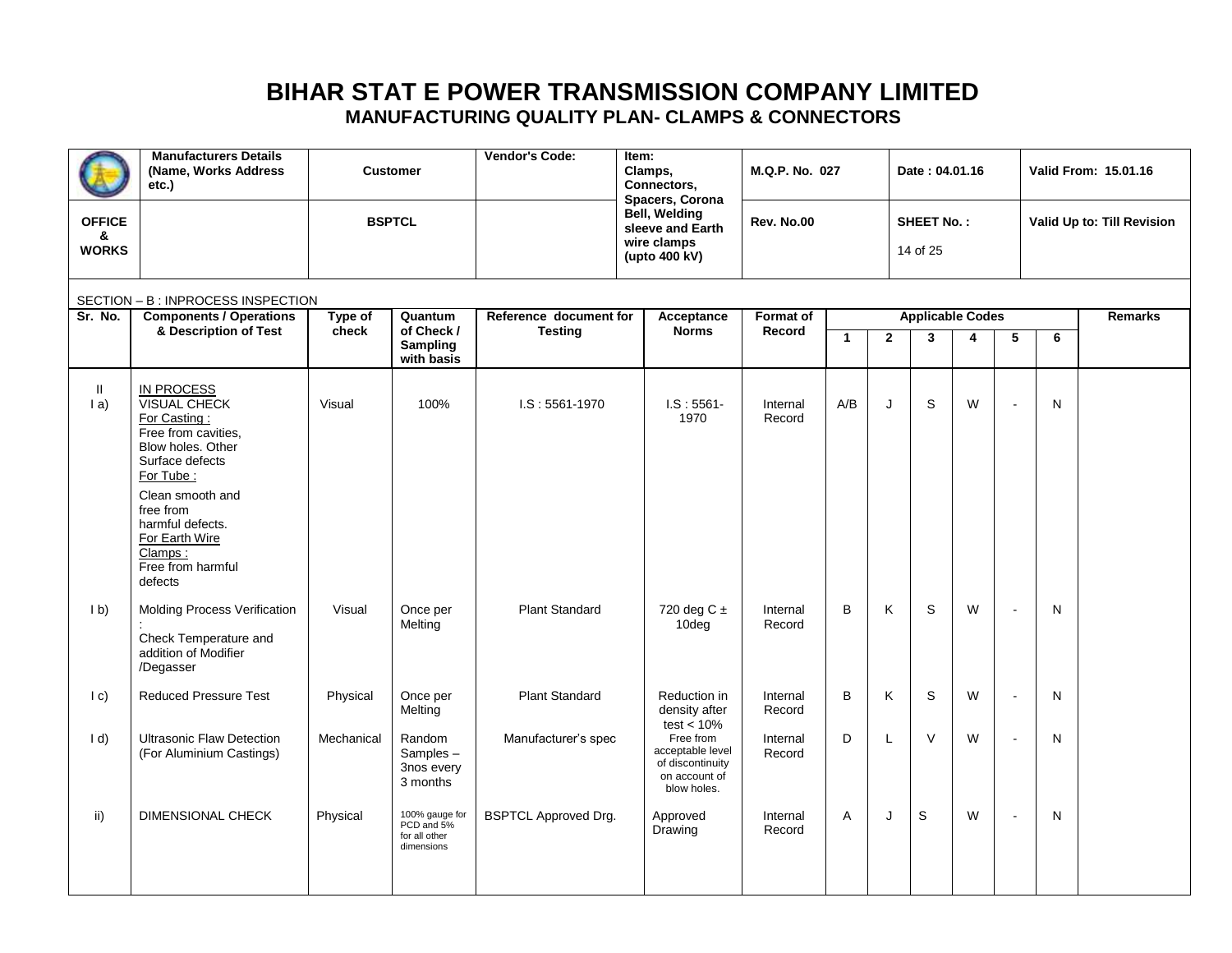|                                    | <b>Manufacturers Details</b><br>(Name, Works Address<br>etc.)               |                  | Vendor's Code:<br><b>Customer</b>                              |                                                                                                                | Item:<br>Clamps,<br>Connectors,<br>Spacers, Corona                                                 | M.Q.P. No. 027      |              |              | Date: 04.01.16    |                              |                          | <b>Valid From: 15.01.16</b><br>Valid Up to: Till Revision |                                                                              |
|------------------------------------|-----------------------------------------------------------------------------|------------------|----------------------------------------------------------------|----------------------------------------------------------------------------------------------------------------|----------------------------------------------------------------------------------------------------|---------------------|--------------|--------------|-------------------|------------------------------|--------------------------|-----------------------------------------------------------|------------------------------------------------------------------------------|
| <b>OFFICE</b><br>&<br><b>WORKS</b> |                                                                             | <b>BSPTCL</b>    |                                                                |                                                                                                                | Bell, Welding<br>sleeve and Earth<br>wire clamps<br>(upto 400 kV)                                  | <b>Rev. No.00</b>   |              |              | <b>SHEET No.:</b> | 15 of 25                     |                          |                                                           |                                                                              |
|                                    | SECTION C: FINAL INSPECTION                                                 |                  |                                                                |                                                                                                                |                                                                                                    |                     |              |              |                   |                              |                          |                                                           |                                                                              |
| Sr. No.                            | <b>Components / Operations &amp;</b><br><b>Description of Test</b>          | Type of<br>check | <b>Quantum of Check</b><br>/ Sampling with<br>basis            | Reference<br>document for<br><b>Testing</b>                                                                    | <b>Acceptance Norms</b>                                                                            | Format of<br>Record | $\mathbf{1}$ | $\mathbf{2}$ | 3                 | <b>Applicable Codes</b><br>4 | 5                        | 6                                                         | Remarks                                                                      |
| Ш<br>i)                            | ROUTINE TESTS<br><b>VISUAL CHECK</b>                                        | Visual           | 100%                                                           | LS: 5561 / IS:<br>10162 / BSPTCL<br>Spec.                                                                      | LS: 5561 / LS: 10162<br>Free from<br>manufacturing defects                                         | <b>Test Report</b>  | A            | $\cdot$      | S                 | W/Z                          |                          | N                                                         |                                                                              |
| ii)                                | <b>DIMENSIONAL CHECK</b>                                                    | Physical         | 100%                                                           | <b>BSPTCL</b><br>Approved drawing/                                                                             | Approved Drawing                                                                                   | <b>Test Report</b>  | Α            | J            | S                 | W/Z                          |                          | N                                                         |                                                                              |
| IV $(a)$<br>i)                     | <b>ACCEPTANCE TESTS FOR</b><br><b>CLAMPS AND CONNECTORS</b><br>VISUAL CHECK | Visual           | Nearest whole<br>number of 0.5% of<br>batch on random<br>basis | $I.S. : 5561-1970/$<br><b>BSPTCL Spec</b><br>Free from cavities,<br>blow holes and<br>other surface<br>defects | $I.S. : 5561-1970$                                                                                 | <b>Test Report</b>  | Α            | J            | $\cup$            | W/Z                          |                          | Y                                                         |                                                                              |
| ii)                                | <b>DIMENSIONAL CHECK</b>                                                    | Physical         | "DO"                                                           | $I.S. : 5561 - 1970/$<br><b>BSPTCL Spec.</b><br>Approved Drawing                                               | Approved Drawing                                                                                   | <b>Test Report</b>  | Α            | J            | $\cup$            | W/Z                          |                          | Y                                                         |                                                                              |
| iii)                               | <b>TENSILE TEST</b>                                                         | Mechanical       | "DO"                                                           | $I.S. : 5561 - 1970/$<br><b>BSPTCL Spec.</b><br>$I.S. : 5561 - 1970/$<br><b>BSPTCL Spec.</b>                   | $I.S. : 5561-1970$                                                                                 | <b>Test Report</b>  | Α            | J            | U                 | W/Z                          |                          | Y                                                         |                                                                              |
| iv)                                | <b>RESISTANCE TEST</b>                                                      | Electrical       | "DO"                                                           |                                                                                                                | $I.S. : 5561-1970$                                                                                 | <b>Test Report</b>  | Α            | J            | U                 | W/Z                          | $\overline{\phantom{a}}$ | Y                                                         |                                                                              |
| V)                                 | Torque Strength Test on Bolted<br>Connectors                                | Mechanical       | 3 samples per Lot                                              | Approved drawing                                                                                               | No visible sign of<br>crack at 100% of                                                             | <b>Test Report</b>  | Α            | J            | U                 | W/Z                          |                          | Y                                                         |                                                                              |
| vi)                                | Sliding Movement Test on<br><b>Expansion Type Connectors</b>                | Mechanical       | 1 sample per Type<br>per Lot                                   | Manufacturer's<br>spec                                                                                         | recommended torque<br><b>Sliding Movement</b><br>shall be ensured at a<br>minimum load of<br>100kg | <b>Test Report</b>  | Α            | J            | $\cup$            | W/Z                          |                          |                                                           | Test Applicable for<br>each type per lot<br>for quantity<br>exceeding 100nos |
| Vii)                               | <b>CHEMICAL ANALYSIS</b>                                                    | <b>CHEMICAL</b>  | 1 sample/batch                                                 | <b>IS617</b>                                                                                                   | <b>IS617</b>                                                                                       | TPL report          | D            | L            | $\vee$            | W                            |                          | Y                                                         |                                                                              |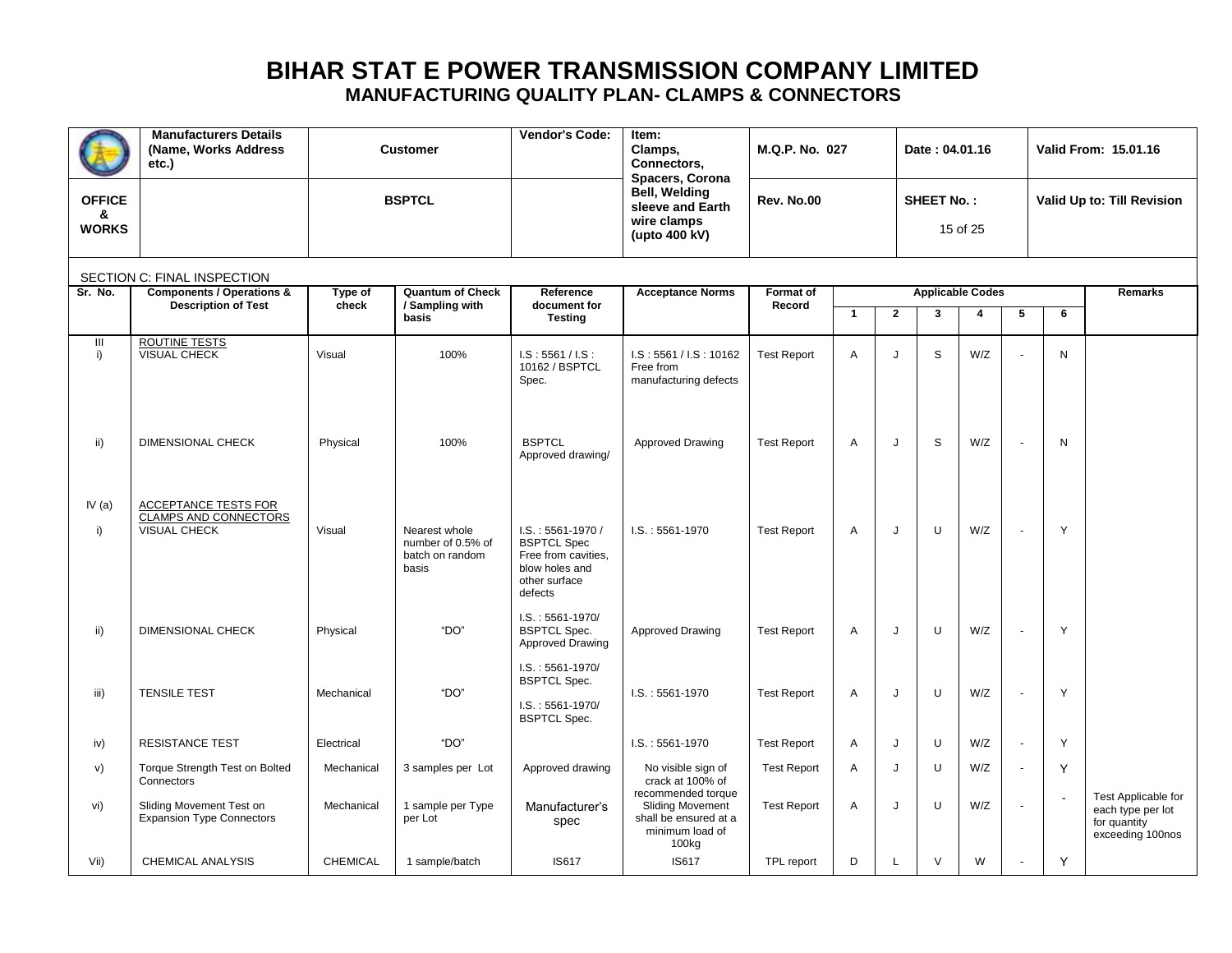|                                    | <b>Manufacturers Details</b><br>(Name, Works Address<br>etc.)                                                      |                  | <b>Customer</b>                                 | <b>Vendor's Code:</b>                       | Item:<br>Clamps,<br>Connectors,<br>Spacers, Corona                | M.Q.P. No. 027      |                              |              | Date: 04.01.16 |                              |                            | Valid From: 15.01.16 |         |
|------------------------------------|--------------------------------------------------------------------------------------------------------------------|------------------|-------------------------------------------------|---------------------------------------------|-------------------------------------------------------------------|---------------------|------------------------------|--------------|----------------|------------------------------|----------------------------|----------------------|---------|
| <b>OFFICE</b><br>&<br><b>WORKS</b> |                                                                                                                    | <b>BSPTCL</b>    |                                                 |                                             | Bell, Welding<br>sleeve and Earth<br>wire clamps<br>(upto 400 kV) | Rev. No.00          | <b>SHEET No.:</b><br>16of 25 |              |                |                              | Valid Up to: Till Revision |                      |         |
|                                    | SECTION - C : FINAL INSPECTION                                                                                     |                  |                                                 |                                             |                                                                   |                     |                              |              |                |                              |                            |                      |         |
| Sr. No.                            | <b>Components / Operations &amp;</b><br><b>Description of Test</b>                                                 | Type of<br>check | Quantum of<br>Check /<br>Sampling with<br>basis | Reference<br>document for<br><b>Testing</b> | <b>Acceptance Norms</b>                                           | Format of<br>Record | $\mathbf{1}$                 | $\mathbf{2}$ | $\mathbf{3}$   | <b>Applicable Codes</b><br>4 | 5                          | 6                    | Remarks |
| (b)<br>i)                          | ACCEPTANCE TESTS FOR<br>SPACERS FOR TWIN & QUAD<br>CONDUCTORS-IN STATIC<br><b>CONDITION</b><br><b>VISUAL CHECK</b> | Visual           | Nearest whole<br>number of 0.5%<br>of batch on  | I.S. : 10162                                | I.S. : 10162                                                      | Test report         | A                            | J            | U              | W/Z                          | $\overline{\phantom{a}}$   | Y                    |         |
| ii)                                | <b>DIMENSIONAL CHECK</b>                                                                                           | Physical         | random basis<br>I.S. : 10162                    | <b>BSPTCL</b><br>Approved Drawing           | Approved Drawing                                                  | Test report         | A                            | J            | U              | W/Z                          |                            | Y                    |         |
| iii)                               | MOVEMENT TEST<br>(APPLICABLE FOR FLEXIBLE<br>SPACERS ONLY)                                                         | Mechanical       | I.S.:10162                                      | I.S. : 10162 /<br><b>BSPTCL Spec</b>        | IS.: 10162                                                        | Test report         | A                            | J            | U              | W/Z                          | ÷,                         | Y                    |         |
| iv)                                | <b>CLAMP SLIP TEST</b>                                                                                             | Mechanical       | I.S. : 10162                                    | I.S. : 10162 /<br><b>BSPTCL Spec</b>        | I.S. : 10162                                                      | Test report         | $\overline{A}$               | J            | U              | W/Z                          |                            | Y                    |         |
| v)                                 | CLAMP BOLT TORQUE TEST                                                                                             | Mechanical       | LS. : 10162                                     | I.S. : 10162 /<br><b>BSPTCL Spec</b>        | IS.: 10162                                                        | Test report         | A                            | J            | U              | W/Z                          |                            | Y                    |         |
| vi)                                | ASSEMBLY TORQUE TEST                                                                                               | Mechanical       | I.S.:10162                                      | I.S. : 10162 /<br><b>BSPTCL Spec</b>        | I.S. : 10162                                                      | Test report         | $\overline{A}$               | J            | U              | W/Z                          | $\ddot{\phantom{1}}$       | Y                    |         |
| vii)                               | <b>COMPRESSION AND TENSILE</b><br><b>LOAD TEST</b>                                                                 | Mechanical       | IS.: 10162                                      | I.S. : 10162 /<br><b>BSPTCL Spec</b>        | IS.: 10162                                                        | Test report         | $\overline{A}$               | J            | U              | W/Z                          | $\sim$                     | Y                    |         |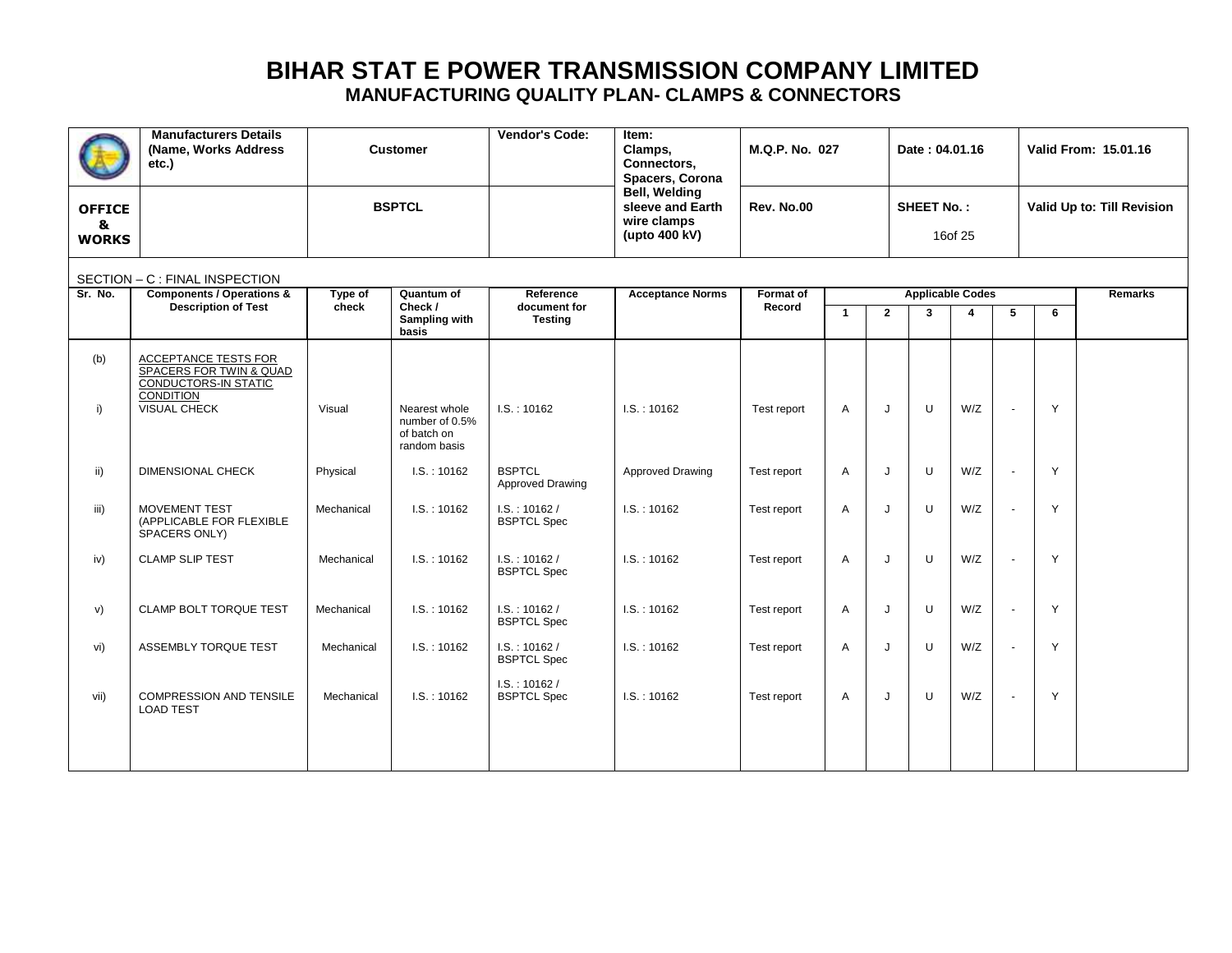|                                    | <b>Manufacturers Details</b><br>(Name, Works Address<br>etc.)                           |                    | <b>Customer</b>                                                                                                  | <b>Vendor's Code:</b>                                                                                                                                                             | Item:<br>Clamps,<br>Connectors,<br>Spacers, Corona | M.Q.P. No. 027                           |                         |                   | Date: 04.01.16 |            |                            |                   | Valid From: 15.01.16 |
|------------------------------------|-----------------------------------------------------------------------------------------|--------------------|------------------------------------------------------------------------------------------------------------------|-----------------------------------------------------------------------------------------------------------------------------------------------------------------------------------|----------------------------------------------------|------------------------------------------|-------------------------|-------------------|----------------|------------|----------------------------|-------------------|----------------------|
| <b>OFFICE</b><br>&<br><b>WORKS</b> |                                                                                         |                    | <b>BSPTCL</b>                                                                                                    | <b>Bell, Welding</b><br>sleeve and Earth<br>wire clamps<br>(upto 400 kV)                                                                                                          |                                                    | Rev. No.00                               |                         | <b>SHEET No.:</b> | 17 of 25       |            | Valid Up to: Till Revision |                   |                      |
| Sr. No.                            | SECTION - C : FINAL INSPECTION<br><b>Components / Operations &amp;</b>                  | Reference          |                                                                                                                  | Format of                                                                                                                                                                         |                                                    |                                          | <b>Applicable Codes</b> |                   |                |            | Remarks                    |                   |                      |
|                                    | <b>Description of Test</b>                                                              | Type of<br>check   | Quantum of<br>Check /<br>Sampling with<br>basis                                                                  | document for<br><b>Testing</b>                                                                                                                                                    | <b>Acceptance Norms</b>                            | Record                                   | $\mathbf{1}$            | $\mathbf{2}$      | 3              | 4          | 5                          | 6                 |                      |
| (c)<br>i)<br>ii)                   | ACCEPTANCE TESTS FOR<br><b>CORONA BELLS</b><br>VISUAL CHECK<br><b>DIMENSIONAL CHECK</b> | Visual<br>Physical | Nearest whole<br>number of 0.5%<br>of batch on<br>random basis<br>Nearest whole<br>number of 0.5%<br>of batch on | $I.S. : 5561-1970/$<br><b>BSPTCL Spec /</b><br>Free from cavities,<br>blow holes and other<br>surface defects<br>$I.S. : 5561-1970/$<br><b>BSPTCL Spec.</b><br>approved drawing / | Approved Drawing<br>Approved Drawing               | <b>Test Report</b><br><b>Test Report</b> | $\overline{A}$<br>A     | J<br>J            | U<br>U         | W/Z<br>W/Z | $\blacksquare$<br>$\sim$   | Y<br>Y            |                      |
| iii)<br>(d)                        | DP Test for Welding<br>ACCEPTANCE TESTS ON<br><b>WELDING SLEEVES</b>                    | Chemical           | random basis<br>Nearest whole<br>number of 0.5%<br>of batch on<br>random basis                                   | spec.<br><b>BSPTCL</b><br>Specification                                                                                                                                           | No Cracks or<br>imperfections                      | <b>Test Report</b>                       | $\overline{A}$          | J                 | U              | W/Z        | $\blacksquare$             | Y                 |                      |
| i)<br>ii)                          | VISUAL CHECK<br><b>DIMENSIONAL CHECK</b>                                                | Visual<br>Physical | Nearest whole<br>number of 0.5%<br>of batch on<br>random basis<br>"DO"                                           | $I.S. : 5561-1970/$<br><b>BSPTCL Spec./</b><br>Clean.smooth and<br>free from harmful<br>defects<br><b>BSPTCL</b>                                                                  | Approved Drawing<br>Approved Drawing               | <b>Test Report</b><br><b>Test Report</b> | A<br>Α                  | J<br>J            | U<br>U         | W/Z<br>W/Z | $\sim$<br>$\blacksquare$   | $\mathsf{Y}$<br>Y |                      |
|                                    |                                                                                         |                    |                                                                                                                  | Aoorived drawing /<br>Spec.                                                                                                                                                       |                                                    |                                          |                         |                   |                |            |                            |                   |                      |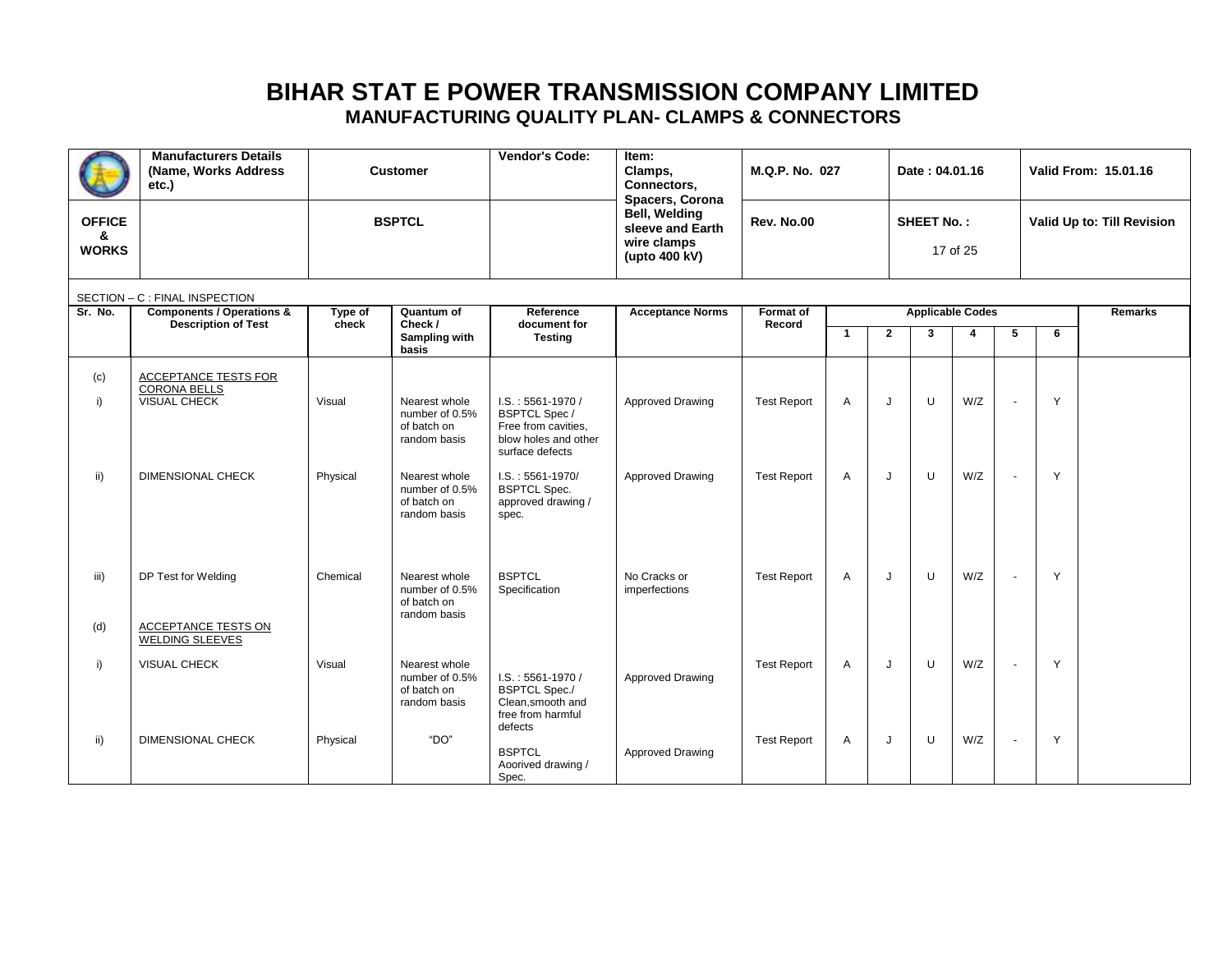# **BIHAR STAT E POWER TRANSMISSION COMPANY LIMITED**

#### **MANUFACTURING QUALITY PLAN- CLAMPS & CONNECTORS**

|                                    | <b>Manufacturers Details</b><br>(Name, Works Address<br>etc.)      |                  | <b>Customer</b>                                                | Vendor's Code:<br>Item:<br>Clamps,<br>Connectors,<br>Spacers, Corona |                                                                          | M.Q.P. No. 027      |                         |                               | Date: 04.01.16 |                |                | Valid From: 15.01.16<br>Valid Up to: Till Revision |  |
|------------------------------------|--------------------------------------------------------------------|------------------|----------------------------------------------------------------|----------------------------------------------------------------------|--------------------------------------------------------------------------|---------------------|-------------------------|-------------------------------|----------------|----------------|----------------|----------------------------------------------------|--|
| <b>OFFICE</b><br>&<br><b>WORKS</b> |                                                                    |                  | <b>BSPTCL</b>                                                  |                                                                      | <b>Bell, Welding</b><br>sleeve and Earth<br>wire clamps<br>(upto 400 kV) | <b>Rev. No. 00</b>  |                         | <b>SHEET No.:</b><br>18 of 25 |                |                |                |                                                    |  |
|                                    | SECTION - C : FINAL INSPECTION                                     |                  |                                                                |                                                                      |                                                                          |                     |                         |                               |                |                |                |                                                    |  |
| Sr. No.                            | <b>Components / Operations &amp;</b><br><b>Description of Test</b> | Type of<br>check | Quantum of<br>Check /                                          | Reference<br>document for                                            | <b>Acceptance Norms</b>                                                  | Format of<br>Record | <b>Applicable Codes</b> |                               |                | <b>Remarks</b> |                |                                                    |  |
|                                    |                                                                    |                  | Sampling with<br>basis                                         | <b>Testing</b>                                                       |                                                                          |                     | $\overline{\mathbf{1}}$ | $\overline{2}$                | 3              | 4              | 5              | 6                                                  |  |
| (e)                                | ACCEPTANCE TESTS FOR<br><b>EARTH WIRE CLAMPS</b>                   |                  |                                                                |                                                                      |                                                                          |                     |                         |                               |                |                |                |                                                    |  |
| i)                                 | VISUAL CHECK                                                       | Visual           | Nearest whole<br>number of 0.5%<br>of batch on<br>random basis | <b>BSPTCL Spec.</b>                                                  | <b>BSPTCL Spec.</b><br>Free from harmful<br>defects                      | <b>Test Report</b>  | $\overline{A}$          | J                             | U              | W/Z            | ä,             | Y                                                  |  |
| ii)                                | <b>DIMENSIONAL CHECK</b>                                           | Physical         | Nearest whole<br>number of 0.5%<br>of batch on<br>random basis | Approved drawing                                                     | As per Tolerance<br>In GA Drawings                                       | <b>Test Report</b>  | A                       | J                             | U              | W/Z            | ä,             | Y                                                  |  |
| iii)                               | GALVANISING TEST ON M.S.<br>SHEET                                  |                  |                                                                |                                                                      |                                                                          |                     |                         |                               |                |                |                |                                                    |  |
| a)                                 | MASS OF ZINC COATING                                               | Physical         | Random<br>Sampling basis                                       | I.S.2629 / I.S.2633 /<br>I.S.4759                                    | I.S.2629 / I.S.2633 /<br>I.S.4759                                        | <b>Test Report</b>  | A                       | J                             | U              | W/Z            | $\blacksquare$ | Y                                                  |  |
| b)                                 | UNIFORMITY OF ZINC<br><b>COATING</b>                               | Visual           | Random<br>Sampling basis                                       | I.S.2629 / I.S.2633 /<br>I.S.4759                                    | I.S.2629 / I.S.2633 /<br>I.S.4759                                        | <b>Test Report</b>  | A                       | J                             | U              | W/Z            | $\blacksquare$ | Y                                                  |  |
| c)                                 | <b>ADHESION TEST</b>                                               | Mechanical       | Random<br>Sampling basis                                       | I.S.2629 / I.S.2633 /<br>I.S.4759                                    | I.S.2629 / I.S.2633 /<br>I.S.4759                                        | <b>Test Report</b>  | A                       | J                             | U              | W/Z            | $\blacksquare$ | Y                                                  |  |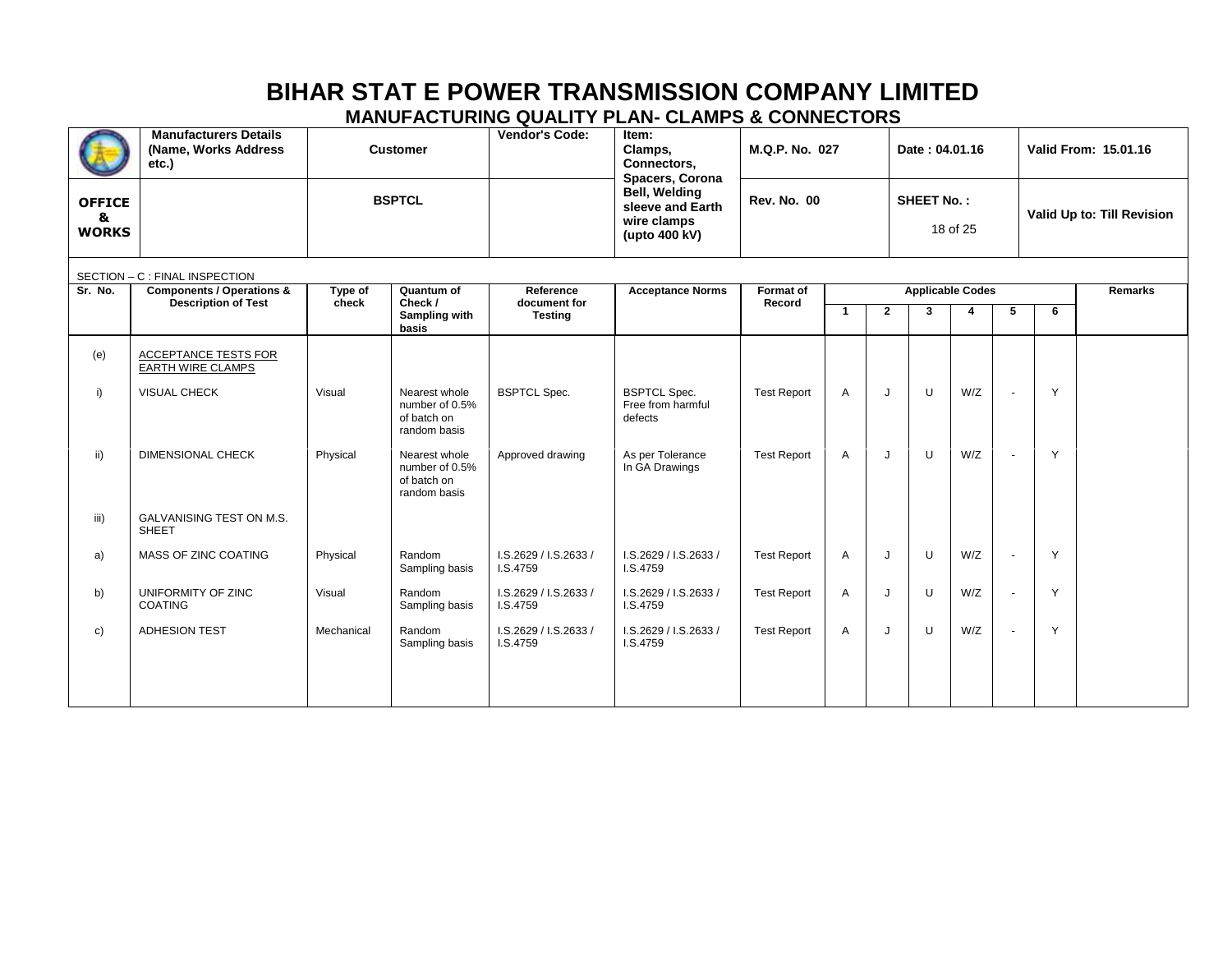|                                    | <b>Manufacturers Details</b><br>(Name, Works Address<br>etc.)      |                  | <b>Customer</b>                 | Vendor's Code:                             | Item:<br>M.Q.P. No. 027<br>Clamps,<br>Connectors,<br>Spacers, Corona<br>Bell, Welding<br><b>Rev. No. 00</b><br>sleeve and Earth<br>wire clamps<br>(upto $400$ kV) |                     |                               |              |                         | Date: 04.01.16 |                            | <b>Valid From: 15.01.16</b> |                                                      |
|------------------------------------|--------------------------------------------------------------------|------------------|---------------------------------|--------------------------------------------|-------------------------------------------------------------------------------------------------------------------------------------------------------------------|---------------------|-------------------------------|--------------|-------------------------|----------------|----------------------------|-----------------------------|------------------------------------------------------|
| <b>OFFICE</b><br>&<br><b>WORKS</b> |                                                                    |                  | <b>BSPTCL</b>                   |                                            |                                                                                                                                                                   |                     | <b>SHEET No.:</b><br>19 of 25 |              |                         |                | Valid Up to: Till Revision |                             |                                                      |
|                                    | SECTION - C : FINAL INSPECTION                                     |                  |                                 |                                            |                                                                                                                                                                   |                     |                               |              |                         |                |                            |                             |                                                      |
| Sr. No.                            | <b>Components / Operations &amp;</b><br><b>Description of Test</b> | Type of<br>check | Quantum of<br>Check /           | Reference<br>document for                  | <b>Acceptance Norms</b>                                                                                                                                           | Format of<br>Record |                               |              | <b>Applicable Codes</b> |                |                            |                             | <b>Remarks</b>                                       |
|                                    |                                                                    |                  | Sampling with<br>basis          | <b>Testing</b>                             |                                                                                                                                                                   |                     | $\mathbf{1}$                  | $\mathbf{2}$ | 3                       | 4              | 5                          | 6                           |                                                      |
|                                    |                                                                    |                  |                                 |                                            |                                                                                                                                                                   |                     |                               |              |                         |                |                            |                             |                                                      |
| (f)                                | <b>BOLTS, NUTS &amp; SCREWS</b>                                    |                  |                                 |                                            |                                                                                                                                                                   |                     |                               |              |                         |                |                            |                             |                                                      |
| i)                                 | VISUAL CHECK                                                       | Visual           | As per BSPTCL<br>Practice       | <b>BSPTCL Spec.</b>                        | <b>BSPTCL Spec.</b>                                                                                                                                               |                     | A                             | J            | U                       | W/Z            | $\overline{\phantom{a}}$   | Y                           | Through Dispatch<br>Clearance/                       |
| ii)                                | DIMENSIONAL CHECK                                                  | Physical         | As per BSPTCL<br>Practice       | I.S.1363 / I.S.1367<br><b>BSPTCL Spec.</b> | I.S.1363 / I.S.1367<br><b>BSPTCL Spec.</b>                                                                                                                        |                     | A                             | J            | U                       | W/Z            | $\overline{\phantom{a}}$   | Y                           | Instructions.<br>Report review<br>during inspection. |
| iii)                               | <b>GALVANISING TEST</b><br>UNIFORMITY OF ZINC<br><b>COATING</b>    | Chemical         | 1 pieces of each<br>type & Size | I.S.2633 / I.S.1573<br><b>BSPTCL Spec.</b> | I.S.1363 / I.S.1367<br><b>BSPTCL Spec.</b>                                                                                                                        |                     | A                             | J            | U                       | W/Z            | $\overline{\phantom{a}}$   | Y                           |                                                      |
|                                    |                                                                    |                  |                                 |                                            |                                                                                                                                                                   |                     |                               |              |                         |                |                            |                             |                                                      |
|                                    |                                                                    |                  |                                 |                                            |                                                                                                                                                                   |                     |                               |              |                         |                |                            |                             |                                                      |
|                                    |                                                                    |                  |                                 |                                            |                                                                                                                                                                   |                     |                               |              |                         |                |                            |                             |                                                      |
|                                    |                                                                    |                  |                                 |                                            |                                                                                                                                                                   |                     |                               |              |                         |                |                            |                             |                                                      |
|                                    |                                                                    |                  |                                 |                                            |                                                                                                                                                                   |                     |                               |              |                         |                |                            |                             |                                                      |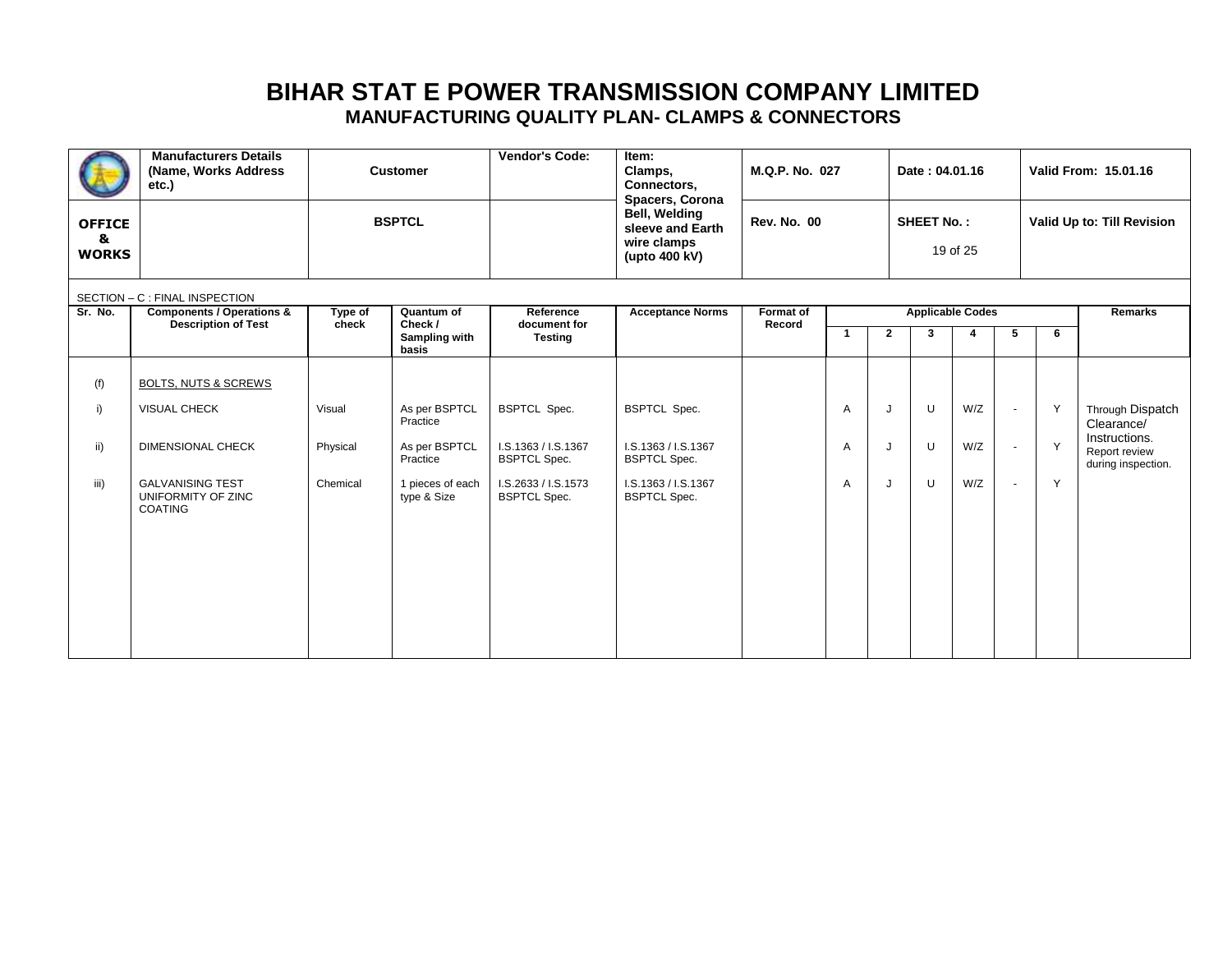|                                    | <b>Manufacturers Details</b><br>(Name, Works Address<br>etc.)      |                  | <b>Customer</b>                                 | Vendor's Code:                                                                                                                                                                                     | Item:<br>Clamps,<br>Connectors,<br>Spacers, Corona | M.Q.P. No. 027      |                          |                | Date: 04.01.16    |                              |                |                            | Valid From: 15.01.16                                  |  |
|------------------------------------|--------------------------------------------------------------------|------------------|-------------------------------------------------|----------------------------------------------------------------------------------------------------------------------------------------------------------------------------------------------------|----------------------------------------------------|---------------------|--------------------------|----------------|-------------------|------------------------------|----------------|----------------------------|-------------------------------------------------------|--|
| <b>OFFICE</b><br>&<br><b>WORKS</b> |                                                                    |                  | <b>BSPTCL</b>                                   | <b>Bell, Welding</b><br>sleeve and Earth<br>wire clamps<br>(upto 400 kV)                                                                                                                           |                                                    | <b>Rev. No. 00</b>  |                          |                | <b>SHEET No.:</b> | 20 of 25                     |                | Valid Up to: Till Revision |                                                       |  |
|                                    | SECTION - C : FINAL INSPECTION                                     |                  |                                                 |                                                                                                                                                                                                    |                                                    |                     |                          |                |                   |                              |                |                            |                                                       |  |
| Sr. No.                            | <b>Components / Operations &amp;</b><br><b>Description of Test</b> | Type of<br>check | Quantum of<br>Check /<br>Sampling with<br>basis | Reference<br>document for<br><b>Testing</b>                                                                                                                                                        | <b>Acceptance Norms</b>                            | Format of<br>Record | $\mathbf{1}$             | $\overline{2}$ | 3                 | <b>Applicable Codes</b><br>4 | 5              | 6                          | <b>Remarks</b>                                        |  |
| (g)                                | <b>SPRING WASHERS</b>                                              |                  |                                                 |                                                                                                                                                                                                    |                                                    |                     |                          |                |                   |                              |                |                            |                                                       |  |
| i)                                 | <b>VISUAL CHECK</b>                                                | Visual           | 1. S. 3063/<br><b>BSPTCL</b><br><b>NORM</b>     | <b>BSPTCL Spec.</b>                                                                                                                                                                                | I.S.3063                                           | <b>Test Report</b>  | B                        | Κ              | P                 | W/Z                          | $\mathsf E$    | N                          | Through Dispatch<br>Clearance/                        |  |
| ii)                                | DIMENSIONAL CHECK                                                  | Physical         | I.S.3063/<br><b>BSPTCL</b>                      | I.S.3063<br><b>BSPTCL Spec.</b>                                                                                                                                                                    | I.S.3063                                           | <b>Test Report</b>  | B                        | Κ              | P                 | W/Z                          | $\sim$         | N                          | Instructions.<br>Report review<br>during inspection.  |  |
| iii)                               | <b>HARDNESS TEST</b>                                               | Mechanical       | <b>NORM</b><br>I.S.3063/                        | I.S.3063 / I.S.1586/<br>I.S.1501<br><b>BSPTCL Spec.</b>                                                                                                                                            | Hardness-<br>43 to 50 HRC                          | <b>Test Report</b>  | B                        | K              | P                 | W/Z                          |                | N                          |                                                       |  |
| iv)                                | <b>TWIST TEST</b>                                                  | Mechanical       | <b>BSPTCL</b><br><b>NORM</b><br>I.S.3063        | I.S.3063/<br><b>BSPTCL Spec./</b><br>No sign of fracture<br>when twisted through<br>90 degree                                                                                                      | I.S.3063                                           | <b>Test Report</b>  | B                        | Κ              | P                 | W/Z                          |                | N                          |                                                       |  |
| V)                                 | PERMANENT SET TEST                                                 | Mechanical       | I.S.3063                                        | I.S.3063/<br><b>BSPTCL Spec./</b><br>Spring washer shall<br>be compressed flat for<br>2 min. on release of<br>pressure free height of<br>washer shall not be<br>less than specified in<br>I.S.3063 | I.S.3063                                           | <b>Test Report</b>  | B                        | Κ              | P                 | W/Z                          | $\sim$         | N                          |                                                       |  |
| vi)                                | PERMANENT LOAD TEST                                                | Mechanical       |                                                 | I.S.3063/<br><b>BSPTCL Spec.</b>                                                                                                                                                                   | I.S.3063                                           | <b>Test Report</b>  | B                        | Κ              | P                 | W/Z                          | $\overline{a}$ | N                          |                                                       |  |
| vii)                               | <b>GALVANISING TEST</b><br>(Coating thickness)                     | Chemical         | I.S.3063<br>1. S.6821/<br>LS.3063/              | I.S.6821 / I.S.3063<br>I.S.1573<br><b>BSPTCL Spec</b>                                                                                                                                              | I.S.6821 / I.S.3063<br>I.S.1573                    | <b>Test Report</b>  | B                        | Κ              | P                 | W/Z                          |                | N                          |                                                       |  |
| (h)                                | <b>Welder Qualification</b>                                        | Verification     | I.S.1573                                        | <b>BSPTCL Approved</b><br>Document.                                                                                                                                                                | <b>BSPTCL Approved</b><br>Document.                |                     | $\overline{\phantom{a}}$ | $\overline{a}$ | ÷,                | Z                            | $\sim$         | N                          |                                                       |  |
|                                    |                                                                    |                  | N.A                                             |                                                                                                                                                                                                    |                                                    |                     |                          |                |                   |                              |                |                            | <b>BSPTCL Qualified</b><br>Welders to be<br>employed. |  |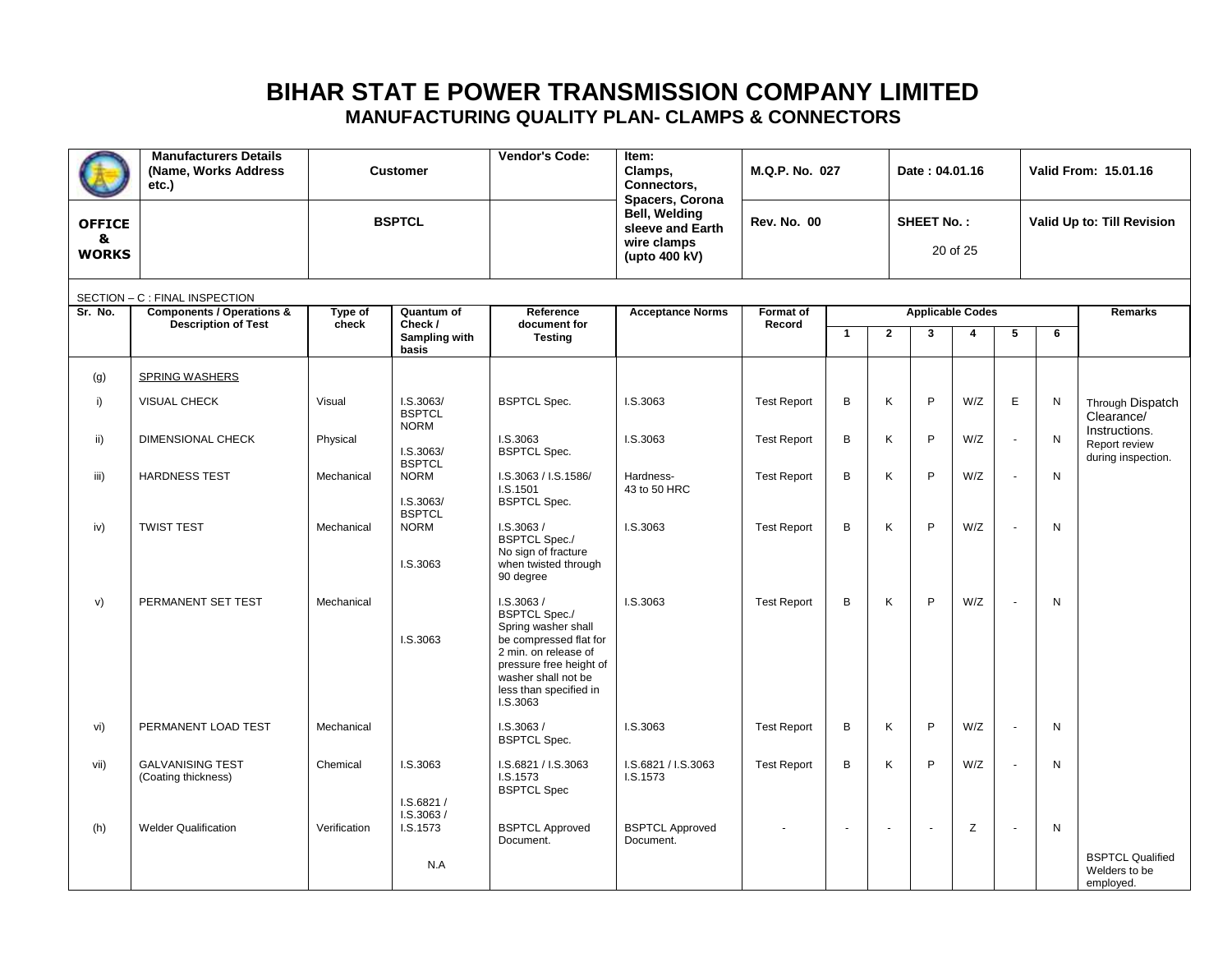#### **SOURCE OF RAW MATEIALS**

Sh: 21 / 25

| SI. No.        | <b>RAW MATERIAL / COMPONENT</b>                     | <b>VENDOR</b>                                                                                                                                                                                                                                                                                                                                                                                                                                                                                                                                                                                                  |
|----------------|-----------------------------------------------------|----------------------------------------------------------------------------------------------------------------------------------------------------------------------------------------------------------------------------------------------------------------------------------------------------------------------------------------------------------------------------------------------------------------------------------------------------------------------------------------------------------------------------------------------------------------------------------------------------------------|
| $\mathbf{1}$ . | Aluminium Alloy Ingot                               | SRI VENKATESWARA NON FERROUS FOUNDRY<br>19/5, Industrial Area, Azamabad,<br>Hyderabad - 500 020 (AP).<br>Ph: 040 - 27603829, 27615225 Fax; 040 - 27656218<br>PADMA METALS<br>OFF: 10, Govardhan Street,<br>Rayapettah, Chennai - 600014<br>FAC: 2/497, Mambakkam Road,<br>Medavakkam, Chennai - 601302<br>Ph: 044-22770870, 22770904<br>ADISHAKTI ALLOYS PVT LTD<br>D.H ROAD VIII - GANGARAMPUR, P.O. 'D' ALIPUR<br>24, PARGANAS(S), WEST BENGAL - 745 503<br>PH: 033-2470 7952,24707953<br>HINDALCO INDUSTRIES LIMITED<br>P.O Renukoot - 231217<br>Dist. Sonbhadra, Uttar Pradesh<br>Ph: 05446 - 52107, 52427 |
| 2.             | <b>Aluminium Tube</b>                               | <b>CENTURY EXTRUSIONS LTD</b><br>No, 113, park Street<br>'N' Block, 2 <sup>nd</sup> Floor, Kolkata - 700016<br>Ph: 033 - 22291291/1012 fax: 033 - 22261110<br>JINDAL ALUMINIUM LIMITED<br>Jindal Nagar, Tamkur road,<br>Bangalore - 560073<br>Ph: 080 - 23715555 Fax: 080 - 23713333                                                                                                                                                                                                                                                                                                                           |
| 3.             | <b>Structural Steel for Earthwire Tension Clamp</b> | <b>BSPTCL Approved Vendors</b>                                                                                                                                                                                                                                                                                                                                                                                                                                                                                                                                                                                 |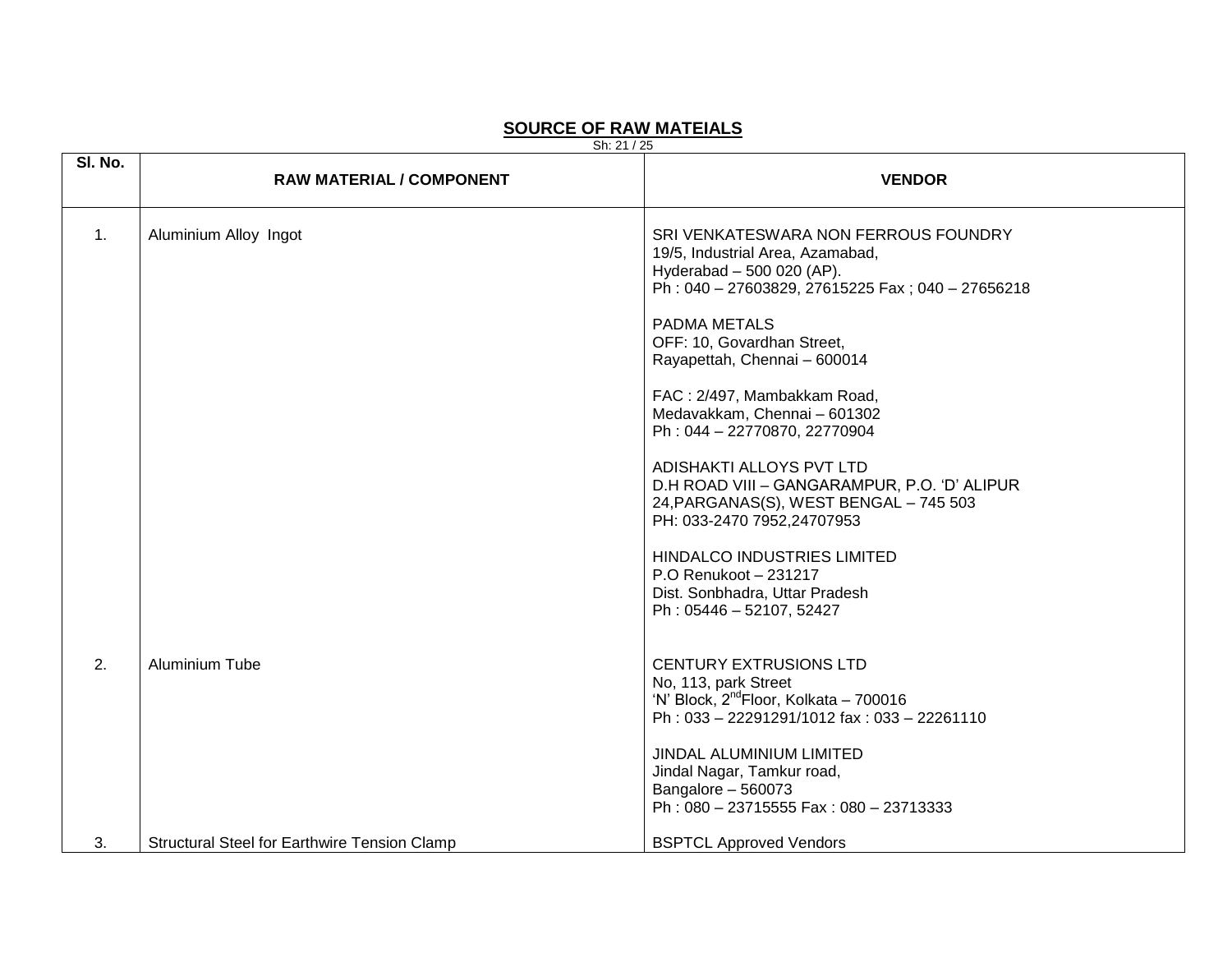#### **SOURCE OF RAW MATEIALS**

| Sh: 22 / 25 |                                 |                                                                                                                                                                                                                                                                                                                                                                                                         |
|-------------|---------------------------------|---------------------------------------------------------------------------------------------------------------------------------------------------------------------------------------------------------------------------------------------------------------------------------------------------------------------------------------------------------------------------------------------------------|
| SI. No.     | <b>RAW MATERIAL / COMPONENT</b> | <b>VENDOR</b>                                                                                                                                                                                                                                                                                                                                                                                           |
| 4.          | <b>Aluminium Conductors</b>     | SHARAVATHI CONDUCTORS PVT. LTD.<br>No.23, Bangalore Co-Op Indl, Estate,<br>6 <sup>th</sup> Mile, Old Madras road, P.B. No. 1609<br>Bangalore - 560016<br>Ph: 080 - 28510359, 28510775 Fax: 080 - 28510826                                                                                                                                                                                               |
| 5.          | G.I. Bolts, Nuts & Washers      | NEXO INDUSTRIES PVT LTD<br>Vill, mangarh,<br>Kohara - machiwara Road,<br>Ludhiana.<br>Ph: Fac: 843662 - 62 Off: 532331 - 33 Fax: 532334, 535280<br><b>ASP PRIVATE LIMITED</b><br>7, Kumar Para Road, Liluah,<br>Howrah $-711204$<br>Ph: 033-226454782 / 1731, 55268112 / 13 / 14<br>Fax: 033 - 222044001, 26455138<br><b>J.S. INDUSTRY</b><br>76/18/3, Benaras Road, Howrah - 711101<br>Ph: 09903220065 |
| 6.          | Spring Washers                  | FORBES GOKAK LTD.,<br>Saki, Powai Road, Chandivali,<br>Mumbai - 400072<br>Ph: 022 - 28471861<br><b>NAVEEN METAL INDUSTRIES</b><br>265, Rai Bahadur Road,<br>Kolkata - 700053, Ph: 033 - 4006402, 4003441                                                                                                                                                                                                |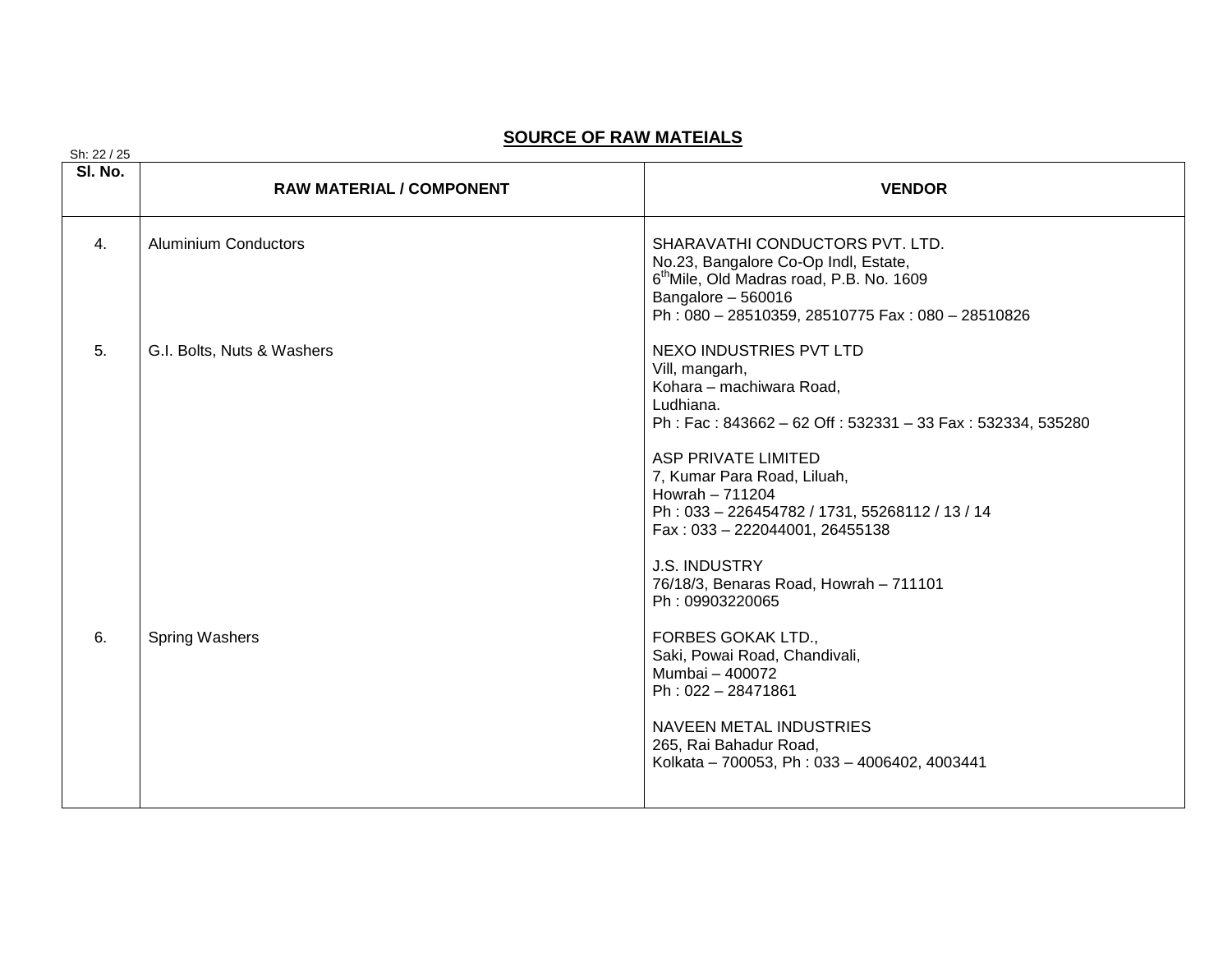#### **SOURCE OF RAW MATEIALS**

Sh: 23 / 25

┯

| SI. No.        | <b>RAW MATERIAL / COMPONENT</b>       | <b>VENDOR</b>                                                                                                                                                                                                                                                                                                                                                                                                                                                                                                                                                                                                          |
|----------------|---------------------------------------|------------------------------------------------------------------------------------------------------------------------------------------------------------------------------------------------------------------------------------------------------------------------------------------------------------------------------------------------------------------------------------------------------------------------------------------------------------------------------------------------------------------------------------------------------------------------------------------------------------------------|
| 7 <sub>1</sub> | <b>Helical Springs</b>                | <b>DURABLE SPRINGS</b><br>34, Vellalar Steet, 3 <sup>rd</sup> Main Road,<br>Chennai - 58, Ph: 044 - 26255756                                                                                                                                                                                                                                                                                                                                                                                                                                                                                                           |
|                |                                       | <b>FEDERN FABRIK</b><br>Plot No. 23 & 24, 1 <sup>st</sup> Link Road, Nehru Nagar, kottivakkam,<br>Chennai - 600041                                                                                                                                                                                                                                                                                                                                                                                                                                                                                                     |
| 8.             | <b>Hylam Washers</b>                  | <b>MECHLEC INSULATIONS</b><br>D-5, (New No-9) Industrial Estate,<br>J.J. Nagar, Mogappair East,<br>Chennai - 600037<br>Ph: Fac: 044 - 26533338 Off: 044 - 23744101                                                                                                                                                                                                                                                                                                                                                                                                                                                     |
| 9.             | Cu - Al Bimetallic Sheet              | <b>METACLAD INDUSTRIES</b><br>15, mahavir Industrial Estate,<br>Sakinaka, Mumbai - 400072<br>Ph: 022-28513637 / 28511593 Fax: 022-28510029                                                                                                                                                                                                                                                                                                                                                                                                                                                                             |
| 10.            | Stainless Steel Bolts, Nuts & Washers | AGARWAL FASTERNERS PVT. LYD<br>Off: 110, Narayan Dhuru Street,<br>Mumbai - 400003<br>Ph: 022-23441858 / 23400330 / 23426569<br>Works: Shed No. $13 - 16$ ,<br>Kaveri, Tugareshwar Industrial Complex No.1<br>Village, Sativali, Vasi (E)<br>Dist. Thane - 401202<br>Ph: 0250 - 2481141 Fax: 0250 - 2481147 / 48<br>KUNDAN INDUSTRIES LTD.,<br>Off: 252, Mahesh Niwas, Yosuf Mehar Ali Road,<br>$2^{nd}$ Floor, Mumbai - 400003<br>Ph: 022-3400551 / 33400911 / 341429<br>Fac: Hari Siddhi Ind. Estate, Arclole<br>Goral Pada, Taluka - Vasai, Dist. Thane<br>Ph: 0250 - 455394 / 95 / 96 97 / 98<br>Fax: 0250 - 455830 |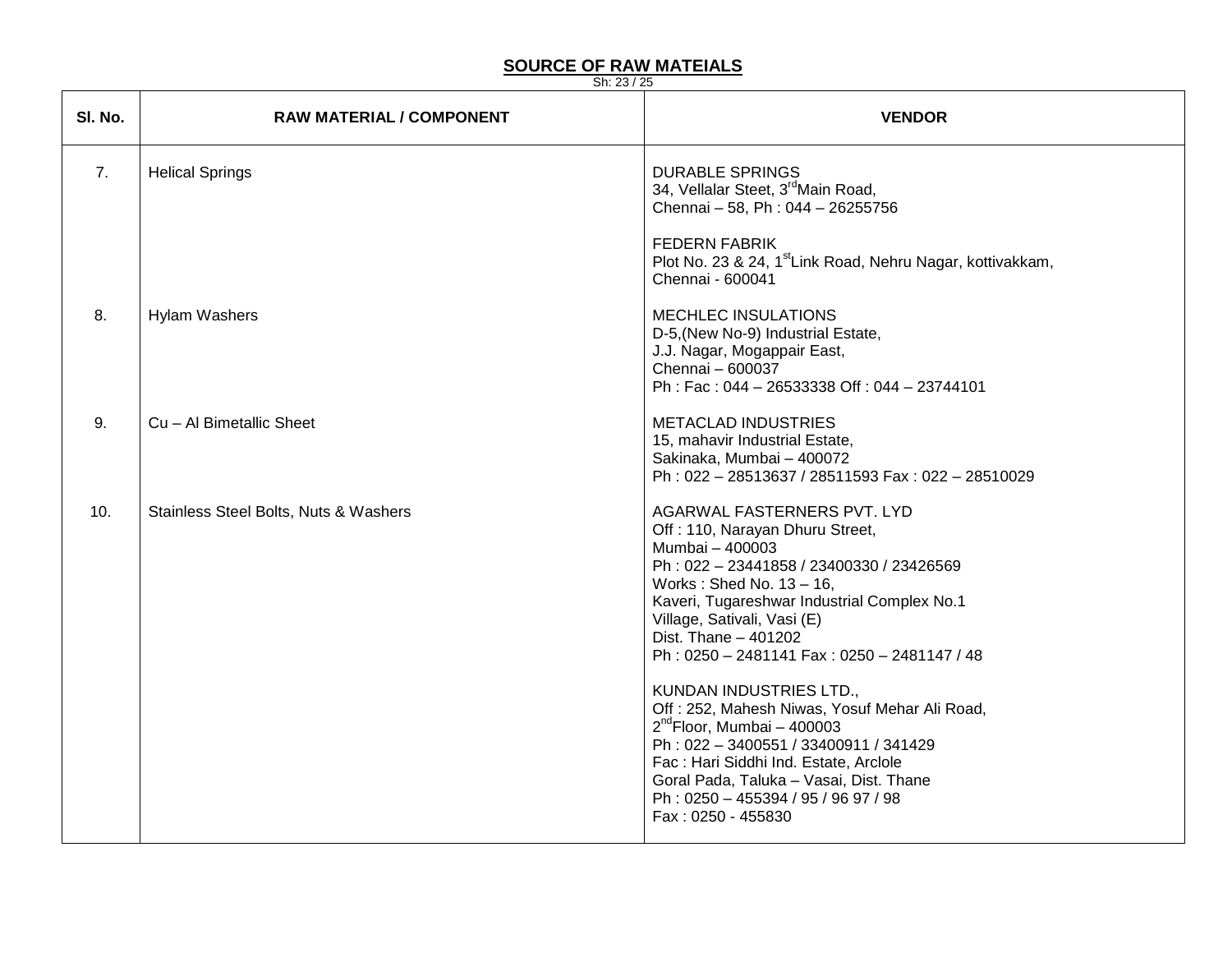#### **OUT SOURCING**

| Sh: 24 / 25      |                                 |                                                                                                                                               |
|------------------|---------------------------------|-----------------------------------------------------------------------------------------------------------------------------------------------|
| SI. No.          | <b>RAW MATERIAL / COMPONENT</b> | <b>VENDOR</b>                                                                                                                                 |
| $\overline{1}$ . | Moulding / Casting              | <b>ARUL INDUSTRIES</b><br>13/A, South Well Street, (Near Y.M.C.A)<br>Sathuma Nagar,<br>Thiruvottriyur, Chennai - 600098<br>Ph: 25990489       |
|                  |                                 | ANNAI SANTHA SANTHI CASTING<br>No-57C, Bramin Street,<br>Pattaravakkam, Chennai - 600098<br>Ph: 52189247                                      |
|                  |                                 | S.K. METAL WORKS<br>No. 22/129, Basin Road,<br>Gomatha Nagar 1 <sup>st</sup> Street,<br>Thiruvottiyur, Chennai - 600019<br>Ph: 044 - 64622104 |
|                  |                                 | SIBAR AUTO PARTS LIMITED<br>Industrial Estate, Renigunta Road,<br>Tirupati - 517506<br>Ph: 0877 - 5542779, 2274783                            |
| 2.               | Argon Welding                   | POWER AIDS<br>21B (SP), Guindy Industrial Estate,<br>Guindy, Chennai - 600032<br>Ph: 22324784                                                 |
|                  |                                 |                                                                                                                                               |